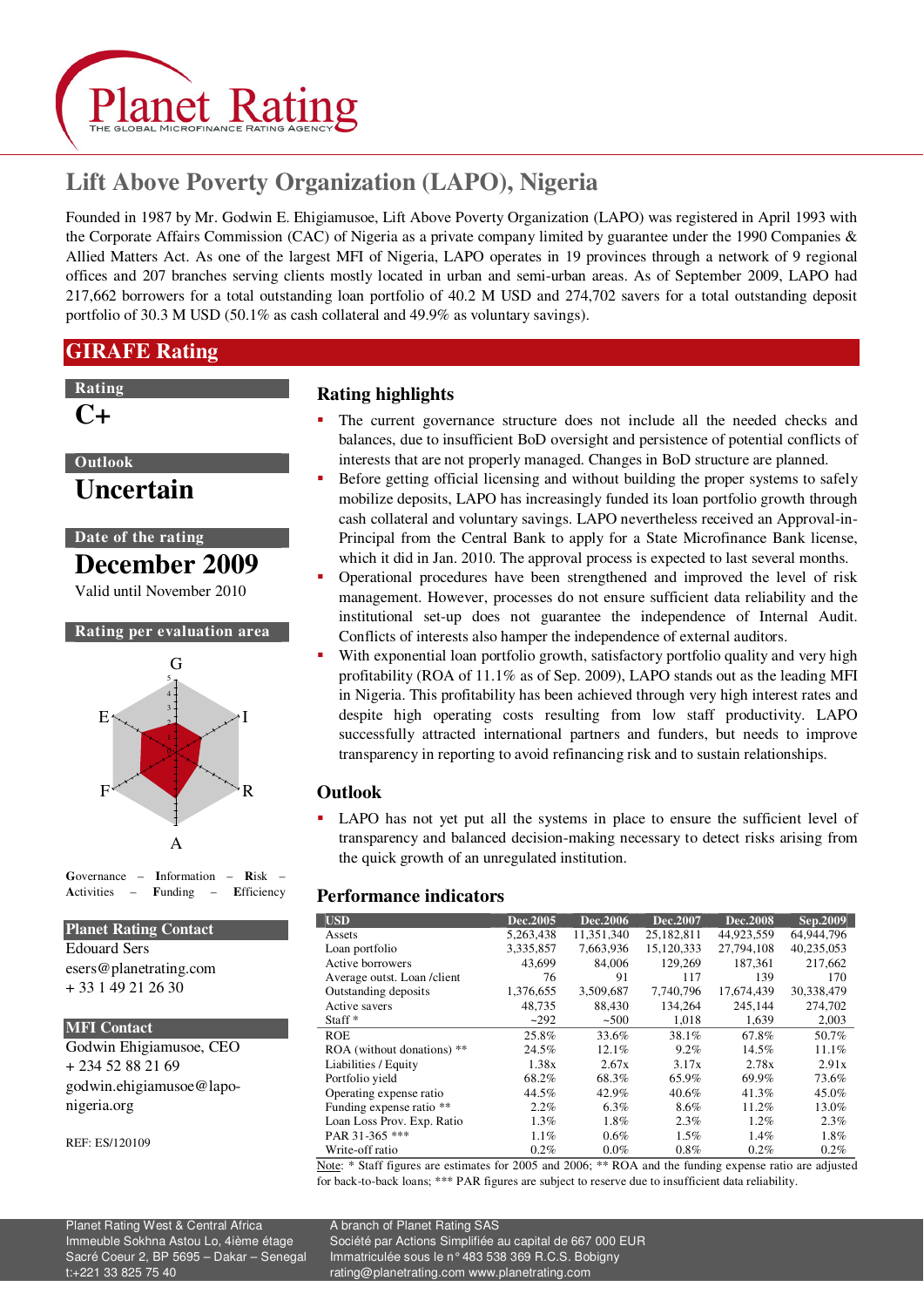## **Microfinance sector**

Recent studies estimate that 74% of the Nigerians have never been banked and that 25% use informal financial services. Informal loans and savings services have existed in Nigeria for several decades, notably with *Esusu* (Rotating Savings and Credit Associations and Self Help Groups). After the failure of publicly-financed micro/rural credit programs, formal microfinance has started with the set-up of specialized NGOs and Community Banks.<sup>1</sup> NGOs started provided microcredit services in the late 1980s with the strong support of organizations such as the Ford Foundation. With the exception of a few leading NGOs (COWAN, LAPO, SEAP, DEC and FADU), other NGOS have not reached a sustainable scale. Community Banks (CBs), first licensed by the National Board for Community Banks, started providing services in 1992. Focused on taking deposits and often facing issues of poor loan portfolio quality, many of them failed in the late 1990s notably due to their small scale, weak capital base and governance issues. Although CBs were created with the aim of extending financial services to the poor population, many were reportedly created by opportunism by investors not able to provide the initial capital required for the banking license.

In 2005, the Central bank of Nigeria (CBN) designed the National Microfinance Policy Regulatory and Supervisory Framework for Microfinance Banks (MFBs) applicable to historic players and new entrants, who may apply to two different MFB license: either a Unit license to operate within a Local Government Area (LGA) and subject to a minimum capital requirement of 20 M NGN (165 K USD), or a State license, to operate in a State and subject to a minimum capital requirement of 1 B NGN (8.4 M USD). MFBs are privately owned, deposit-taking institutions with a narrow scope of banking activities (deposit, credit and payments services). Prudential requirements are sufficiently conservative and cover the main risks. $2$  Since early 2008, a deposit insurance fund covers depositors for amounts up to 100,000 NGN (841 USD). All community Banks and part of NGOs (those exceeding 2,000 clients and 20 M NGN of assets) had to apply for an MFB license before Dec. 2007. As of October 2009, the rapidly growing MFB sector already

comprised 900 players,<sup>3</sup> (including eight State MFBs), made of legacy CBs and new entrants (set up by individuals, foreign institutions, and Nigerian banks) while the leading NGOs are still in the application process. Even though the largest NGOs have been less collecting savings than disbursing loans and have shown better sustainability than CBs, they ought to be regulated given their important size and increased mobilization of savings.

As of June 2008, MFBs totaled 283 M USD of loan portfolio, 838 M USD of assets, and 437 M USD of deposits.<sup>4</sup> As of December 2008, the leading NGOs were serving 664,909 borrowers for a portfolio of 70.5 M USD.<sup>5</sup> This high growth since 2003 (total portfolio reached only 16 M NGN i.e. 111 K USD) was notably funded by savings (for CBs) as well as grants (e.g. from UNDP, Ford Foundation, USAID) and retained earnings (for NGOs). In comparison, commercial funding has been limited due to the overall lack of transparency but could develop if the sector is successfully regulated. MFIs may have access to un-hedged foreign currency funding if they secured before the investment inflow a Certificate of Capital Importation from the Money Market Association (mandated by the CBN). As for local funding, the CBN launched the Micro Credit Fund in February 2008 to support the development of microfinance. Given its huge size (expected to reach 100 B NGN i.e. 841 M USD at the end of 2010 with the contributions of banks), this subsidized fund poses concerns, as it does not encourage savings mobilization, could distort the market, and be perceived as politically motivated.

The regulation of the microfinance sector by the CBN is a positive trend but face several important challenges. The low capital requirements for Unit licenses attracted new investors with uneven management skills and motivation and led to multiplication of inadequately capitalized Unit MFBs and signs of poor portfolio quality. Several MFBs have nevertheless been created or supported by experienced networks of microfinance organization, investors and TA providers (ACCION International, Access Holding, K-REP, etc.), which is expected to foster good practices in the sector. The CBN's Other Financial Institution Department (OFID) has started supervision but is presently unable to supervise all MFBs: on-site, the 170 examiners can reportedly only inspect 400 MFBs in a year; off-site, the monthly reporting needs to be modernized. The OFID therefore recently focused supervision on the largest players. In 2009, five MFBs, including the largest State MFB (Integrated MFB) failed and are currently under OFID investigation. Despite a large untapped microfinance market in Nigeria (estimated at 40 million people), the concentration of MFBs in the

**.** 

<sup>&</sup>lt;sup>1</sup> According to a survey conducted in 2007 by the Cooperative Department of the Ministry of Agriculture, there are also 27,000 Thrift Credit and Investment Societies registered as cooperatives. No other data is available. In addition, among six Development Financial Institutions, only the Nigerian Agricultural, Cooperative and Rural Development Bank (NACRDB) has been serving micro-entrepreneurs but experienced poor portfolio quality.<br><sup>2</sup> Prudential requi

Prudential requirements include CAR>10%, Cash to Deposit Ratio>20%, Connected lending<5%, Portfolio concentration on one borrower<1% (or <5% for a group) of unimpaired shareholders funds, strict policies for establishing reserves and for paying out dividends.

<sup>&</sup>lt;sup>3</sup> As of June 2008, the CBN had issued 724 final approval (including for 117 new entrants), and 94 Approval in Principal.

<sup>4</sup> Source: CBN 2008 interim report.

<sup>5</sup> Source: MixMarket data as of December 2008, except for COWAN (2007)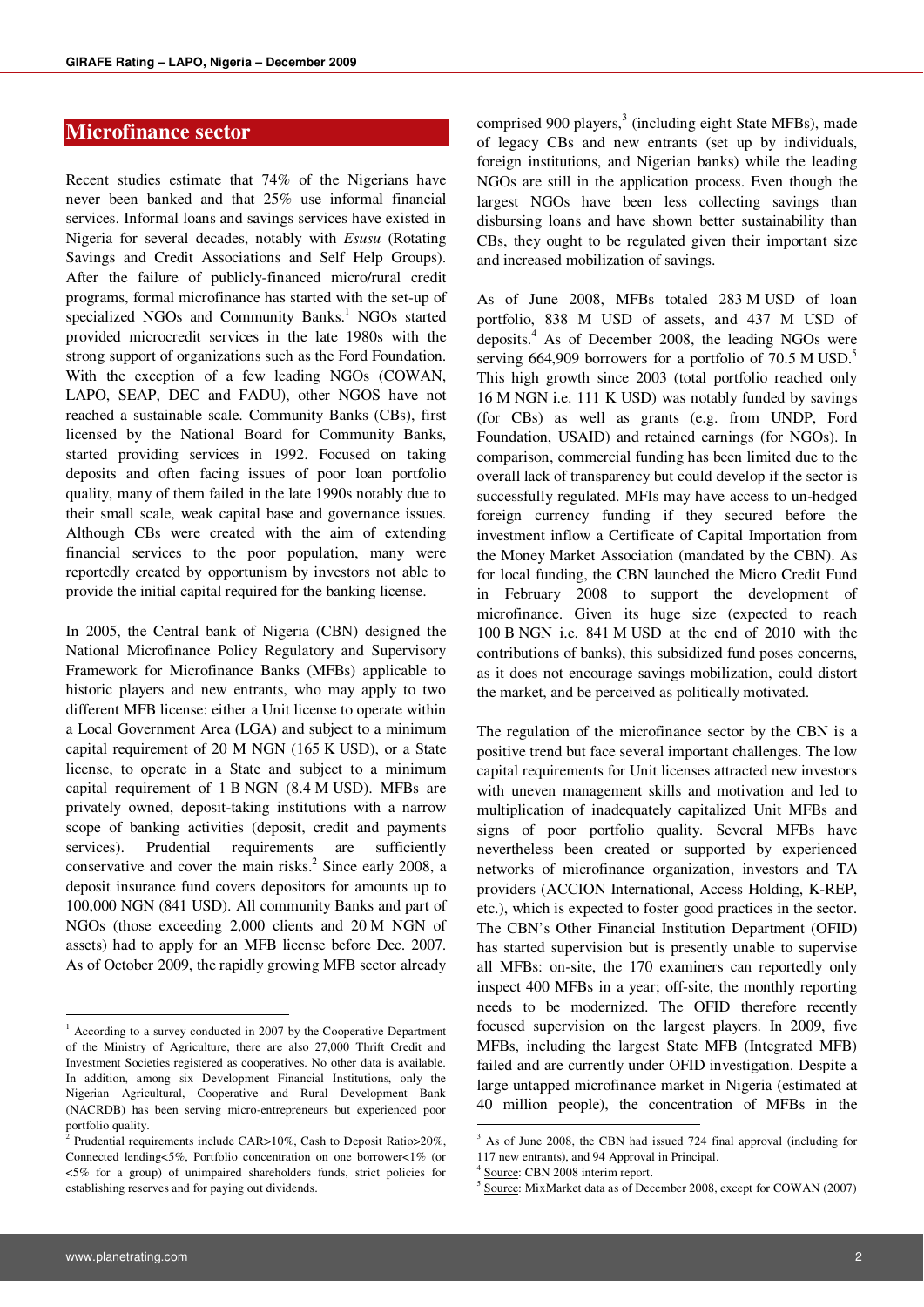southern states and in urban areas (147 are located in the Lagos state) could result in saturation. As the CBN's credit bureau is only used by banks for loans over 1 M NGN, cases of cross-indebtedness might quickly increase in the microfinance sector. If a system is implemented for MFBs, challenges related to the lack of identification system will have to be addressed. The 2009 CGAP study<sup>6</sup> provided recommendations to raise capital requirements for unit license, set-up a credit bureau for MFBs, foster consumer protection, ease operational and geographic restrictions (currently hampering expansion across LGAs or states), clarify the regulation on interest rates' cap and promote capacity building rather than explosive growth. In 2009, the CBN merged the two previous microfinance associations under the National Association of Microfinance Banks (NAMB) to better represent the new MFB sector.

### **Political & economic environment**

#### **Constraint on oil production**

In 2009, the economy proved more resilient in Nigeria than in any other African oil country thanks to a dynamic farm sector and steady public spending. A growth rebound is expected in 2010 spurred by rising hydrocarbon prices. But oil production is nonetheless likely to remain below two million barrels a day due to the persistent tensions in the Delta region and the lagging pace of the Nigerian National Petroleum Company's investments in maintenance and exploration. The economy is thus expected to be driven by public sector investment in transport and energy infrastructure and by private investment that is likely to be dynamic in the telecommunications and banking sectors. Inflation, which surged in 2009 due to the failure of commercial banks to exercise restraint, is expected to ease thanks to greater efforts on exchange rate sterilization.

#### **Unsustainable debt**

The discharge of debt with Paris and London Club creditors in 2006-07 markedly strengthened Nigeria's financial position. The limited risk of default in the medium term was borne out by the debt-sustainability analysis conducted by the IMF in September 2009. The foreign exchange reserves accumulated in the upside phase of the oil cycle, representing 40% of GDP (oil fund included), have thus provided enough of a cushion to maintain public spending in 2009 and finance a banking-system recapitalization representing 4% of GDP without unduly weakening the overall fiscal position. But the crisis underscored the extreme volatility in the level of foreign exchange reserves,

which would thus not be able to cushion a permanent growth shock resulting, for example, from a durable contraction of oil production. The regularity and scale of deposits to the oil fund will consequently bear watching. And management of the Fund has sparked disagreement between a more prudent federal government and the federated states seeking to take advantage of the oil wealth. In this context Nigeria's commitment to rely solely on subsidized loans from multilateral institutions is important.

#### **A banking sector undergoing reconsolidation**

The audit conducted in 2009 by the Central Bank of Nigeria revealed the severity of the crisis affecting the Nigerian banking system due notably to inappropriate underwriting standards and deficient governance. The \$5-billion recapitalization of the banking sector undertaken by the central bank in conjunction with the removal of top management of the main banks made it possible to avert a systemic crisis. The set up of a defeasance structure is expected to accelerate the process of cleaning up bank balance sheets, especially by shoring up the confidence of prospective foreign investors.

#### **A critical risk factor: the business environment**

Nigeria's political and institutional shortcomings constitute a critical risk factor. Efforts on combating corruption have stalled under the presidency of Umar Yar'Adua who took office in 2007. With both repression and negotiation failing to pacify the Niger delta oil region, the instability there could intensify in the run-up to elections in 2011.

| (USD millions)                                      | 2006 | 2007 | 2008(e) | 2009(f) |
|-----------------------------------------------------|------|------|---------|---------|
| Economic growth $(\% )$                             | 6.2  | 5.9  | 5.5     | 3.4     |
| Inflation $(\% )$                                   | 8.6  | 6.5  | 15.1    | 9.7     |
| Public sector balance (%GDP)                        | 7.3  | 0.4  | 0.7     | $-5.4$  |
| Exports                                             | 59.1 | 64.7 | 77.2    | 44.2    |
| <b>Imports</b>                                      | 31.1 | 38.6 | 47.6    | 33.8    |
| Trade balance                                       | 28   | 26.1 | 29.6    | 10.4    |
| Current account balance (%GDP)                      | 8.9  | 2.5  | 1.9     | $-4.4$  |
| Foreign debt (%GDP)                                 | 5.1  | 4.5  | 2.4     | 4       |
| Debt service $(\%G\&S$ exports)                     | 10.4 | 1.5  | 0.8     | 1.2     |
| Foreign currency reserves (in<br>months of imports) | 9.3  | 8.6  | 8.4     | 10.4    |

Source: COFACE's Country Risk Rating Guidebook 2009. (e) estimates (f) forecasts. Disclosure Statement: Data is provided with authorization from COFACE - a shareholder of Planet Rating.

**COFACE Country Rating: D** – A high-risk political and economic situation and an often very difficult business environment can have a very significant impact on corporate payment behavior. Corporate default probability is very high.

<sup>6</sup> Access to Finance in Nigeria: Microfinance, Branchless Banking and SME Finance.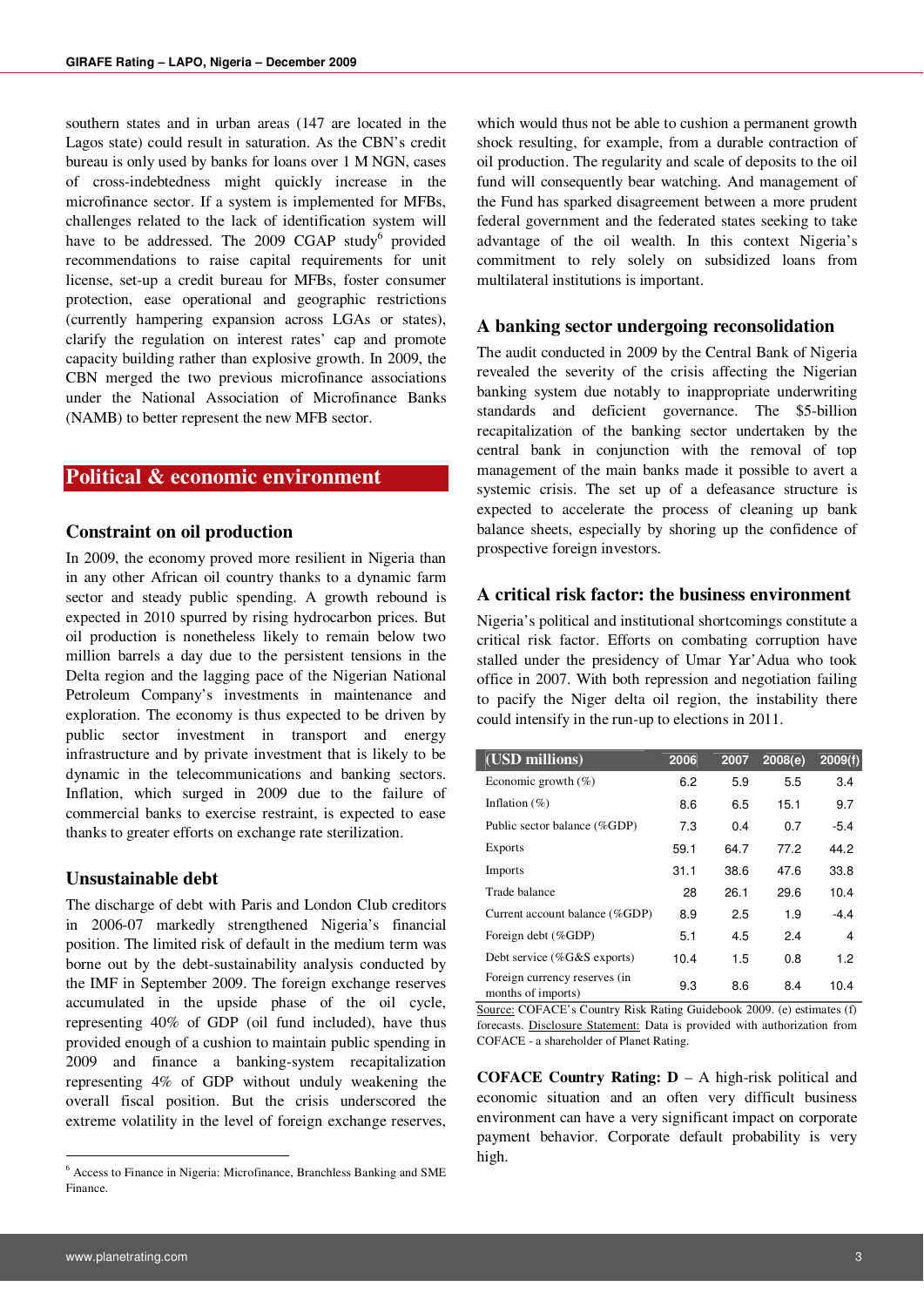**Business Climate Rating: D** – The business environment is very difficult. Corporate financial information is rarely available and when available usually unreliable. The legal system makes debt collection very unpredictable. The institutional framework has very serious weaknesses. Intercompany transactions can thus be very difficult to manage in the highly risky environments rated D.

## **Institutional presentation**

#### **Legal form, supervision and audit**

Lift Above Poverty Organization (LAPO) was founded in 1987 by its current CEO and registered in April 1993 with the Corporate Affairs Commission (CAC) of Nigeria as a private company limited by guarantee under the 1990 Companies & Allied Matters Act. In 2008, LAPO amended its Memorandum and Articles of Association to be legally authorized to borrow from international investors. LAPO is presently not regulated. LAPO has been audited since inception by a local audit company, Ejoh Moju & Co  $(Chartered$  Accountants).<sup>7</sup> Financial Statements have been certified without reserve for the last three years. LAPO's financial year begins on January  $1<sup>st</sup>$  and ends on December 31<sup>st</sup>. LAPO reportedly plans to change its external auditors once transformed into an MFB.

LAPO collects savings from its members but is not allowed to do so under this legal status. LAPO is therefore required to transform into a Microfinance Bank (MFB) according to the microfinance policy (cf. Microfinance Sector section<sup>8</sup>). LAPO plans to obtain a State MFB license in 2010 from the Central Bank of Nigeria (CBN). In November 2006, LAPO received an Approval-In-Principle (AIP) from the CBN to apply for a State MFB license. This AIP expired after 6 months but was renewed later on. The AIP is subject to certain conditions, including the provision of 1 B NGN (8.4 M USD) of share capital, compared to 1.5 B NGN  $(12.8 \text{ M} \text{ USD})$  currently held in retained earnings.<sup>9</sup> In order to use the accumulated surplus from its operations to comply with this minimal capital requirement, LAPO postponed its transformation to 2010 and had its financial statements audited as of September 2009 by Ejoh Moju & Co.

#### **Ownership**

Registered as a company limited by guarantee, LAPO has no owners but has five guarantors who subscribed to its Memorandum and Articles of Association and are liable up to 10,000 NGN (84 USD) in case of winding up. No dividend is distributed. LAPO is governed by a Board of Directors of seven members, re-elected every two years by the General Assembly. The CEO of LAPO is the only original subscriber still in the BOD. The General Assembly is made of clients (90 as of July 2009) elected during the Branch Council Meetings. Although the Memorandum of Association states that BOD members are to be reelected every year renewed every two years (three years for the chairman), all BOD members have been in the BOD for at least four years. BOD meetings are held three times a year and are complemented by the Audit Committee, General Purpose and Finance Committee, and Credit Committee (the latter dealing with the major risks faced by the institution).

The chairman of the BOD, Dr. Phillip O. Emokpae is the chairman (and CEO) of a marketing & advertising firm based in Lagos, Pertcom Limited, and five other Nigerian companies. After working for Unilever as a marketing manager, Dr. Emokpae set up his own advertising group in 2000. He holds Master degrees in Economics and Marketing and a Ph.d. in Business Administration and Strategy.

#### **LAPO Group**

In addition to its microfinance activities, LAPO counts four sister organizations and three subsidiaries (not included in the scope of the rating). LAPO does not produce consolidated financial statements for the group. As of September 2009, LAPO's outstanding investments in affiliated companies amounted to 397 M NGN (or 3.3 M USD and 5.1% of total assets) split in loans (49%), equity investments (39%) and deposits (12%).

- A 87 M NGN (729 K USD) equity investment in LAPO Sierra Leone, set-up is 2008, and whose BOD is chaired by the CEO of LAPO Nigeria (the latter holding as nominee shareholder the shares in trust for LAPO);
- A 86 M NGN (722 K USD) loan to LAPO Agricultural and Rural Development Initiative (LARDI), an entity providing livelihood services in rural areas;
- A 58 M NGN (489 K USD) loan to and 20 M NGN (167 K USD) equity investment in LAPO Micro Investment Support Services (MISS) promoting investment and acquisition of income generating asset. MISS is managed by the wife of LAPO's CEO;
- A 41 M NGN (343 K USD) loan to LAPO Development Foundation comprising LAPO Development Centre (LADEC), LAPO Health, and other departments working on Research, Documentation and Advocacy;
- A 34 M NGN (282 K USD) equity investment and 49 M NGN (409 K USD) deposit in Lift Microfinance

<sup>&</sup>lt;sup>7</sup> Mr. Andrew Ejoh, head of Ejoh Mojuh & Co is the brother of Mr. Felix Ejoh, BOD member of LAPO.

<sup>&</sup>lt;sup>8</sup> Refer to section of the Nigerian Microfinance Sector.

<sup>9</sup> Among other conditions, LAPO was required to amend its draft Memorandum of Association, submit CVs of the management team and BOD members and provide confirmation that the MIS is compatible with the future CBN e-FASS requirements.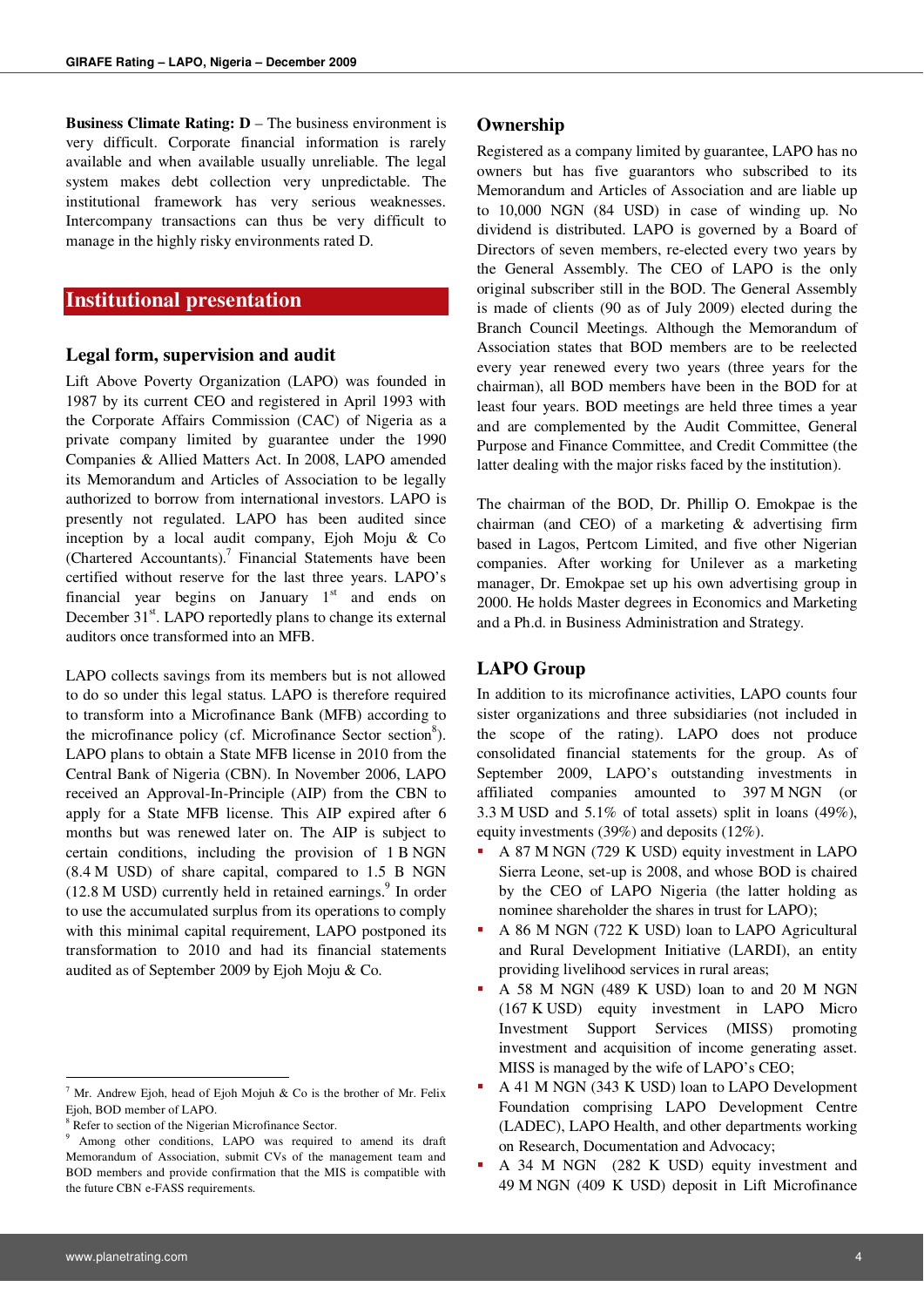Bank Ltd., owned at 85% by LAPO, and providing savings and credit services to SMEs;

- A 16 M NGN (131 K USD) equity investment in LAPO Capital Limited that disburse credit facilities used by clients to purchase shares;
- A 8 M NGN (70 K USD) loan to LAPO Development Services Limited, providing staff development services and technical assistance to MFIs.

When transforming into an MFB, LAPO plans to transfer its microfinance assets to LAPO Microfinance Bank Ltd., registered with the CBN in 2007. LAPO MFB Ltd. will be firstly solely owned by LAPO.

#### **Donations**

LAPO received approximately 128 M NGN (1 M USD) in donations,<sup>10</sup> mostly from Ford Foundation (13 M NGN i.e. 109 K USD), Evangelischer Entwicklungsdienst Germany (63 M NGN i.e. 530 K USD) and UNDP (33 M NGN i.e. 278 K USD) notably within the Microstart program. Since 2003, Grameen Foundation USA provided Technical Assistance financed by USAID along with grants and soft loans. In 2008, a 61 M NGN loan granted by the Grameen Foundation, first accounted by mistake in 2005 as donated equity, was rightly reclassified as a loan.

#### **Funding composition**

As of September 2009, equity made up 21% of LAPO's funding structure, deposits 47% (73% as cash collateral and 27% as voluntary deposits), and debt 29% (65% maturing in the short term and 35% in the long term, including two subordinated debts). Drawn from a diversified pool of national (50%) and international sources (50%), its debt reached 2.2 B NGN (19 M USD), offered mostly on commercial terms (92%). Debt is sourced in NGN (66%), USD (23%) and EUR (11%) in fixed (88%) and variable rates (12%). 30% of international funds are deposited in local bank accounts to get NGN funding from local banks thanks to back-to-back hedging mechanisms. In addition, Grameen Foundation USA has provided guarantees to local banks who in turn lend in local currency to LAPO.

#### **Management team**

LAPO is headed by its founder, Mr. Godwin E. Ehigiamusoe. In order to prepare for the transformation, LAPO recently reorganized its management team in three divisions headed by three top-managers: 1) a General Manager for Operations and Information Technology who supervises the department heads in charge of Monitoring and Inspections, Client Relationship, Operations, MIS, and

Special Projects; 2) a General Manager for Corporate Affairs and Risk Management $11$  who supervises the department heads in charge of Human Resources, Planning and Productivity Management, General Services, and Training and Development; 3) a Finance Manager, who supervises the department heads in charge of Accounting, Budget Control and Creditor Relationships. The CEO directly supervises the Strategy and Business Development unit.

 Mr. Ehigiamusoe has been working in the microfinance industry for the last thirty years, first as a cooperative officer, before founding LAPO. He notably holds a Master of Science in Development Studies (University of Benin City) and a Certificate from the Financial Institution Program for Enterprise Development (Harvard University, 2005).

#### **Organization**

**.** 

LAPO's head office (HO) in Benin City centralizes most management staff. Regional offices (introduced in 2007) comprise a Regional Manager (RM), at least one regional administrative officer (in charge of accounting and HR), a team of regional internal auditors, a regional MIS Manager and support staff. They may supervise from 8 to 37 branches depending on the region's size. Area Managers supervise from 3 to 6 branches. Each branch is composed of a Branch Manager (BM), one MIS data entry staff (since 2007), and four to five Credit Officers (COs). With a target caseload of 300 clients, COs take charge of a maximum of 20 groups, comprising 10 to 30 clients each. COs handle the bulk of the credit processes. Upon their recommendation, the BM approves all loan decisions and issues the corresponding disbursement checks. BMs keep the accounting records. MIS data entry officers process information into the MIS and AMs, among other monitoring duties, check that the data is correctly entered. With AM oversight, BMs disburse loans (and additional cash in case of savings withdrawals) on the branch premises. According to the policy, COs have to deposit cash in the bank (and bring the receipt of deposit to the branch the same day) after collecting loan repayments and savings in the field.

LAPO is using M2, an Access-Based integrated software system, for loan and savings portfolio-tracking, as well as for accounting at the field level. Originally using a manual MIS at the branch level, LAPO started implementing M2 in 2004. However, unsatisfied by  $M2$ ,<sup>12</sup> LAPO kept using and

<sup>&</sup>lt;sup>10</sup> The detailed split of donations was not provided to Planet Rating during the rating mission.

 $11$  This department is headed by Moses Ehigiamusoe (brother of the CEO), who started as Branch Manager in 1994 and grew through the ranks like other managers.

 $12$  In 2008, data reported by M2 and the manual system were not matching. Moreover, at the end of 2008, LAPO closed its accounts before year end and the vacation period. Installments due during the vacations but not repaid before were considered by M2 as late, leading to a PAR 1 of 6.3%. LAPO chose to use and report the PAR 30 from its manual system (1.4%) where installments due during the vacations were purposely ignored.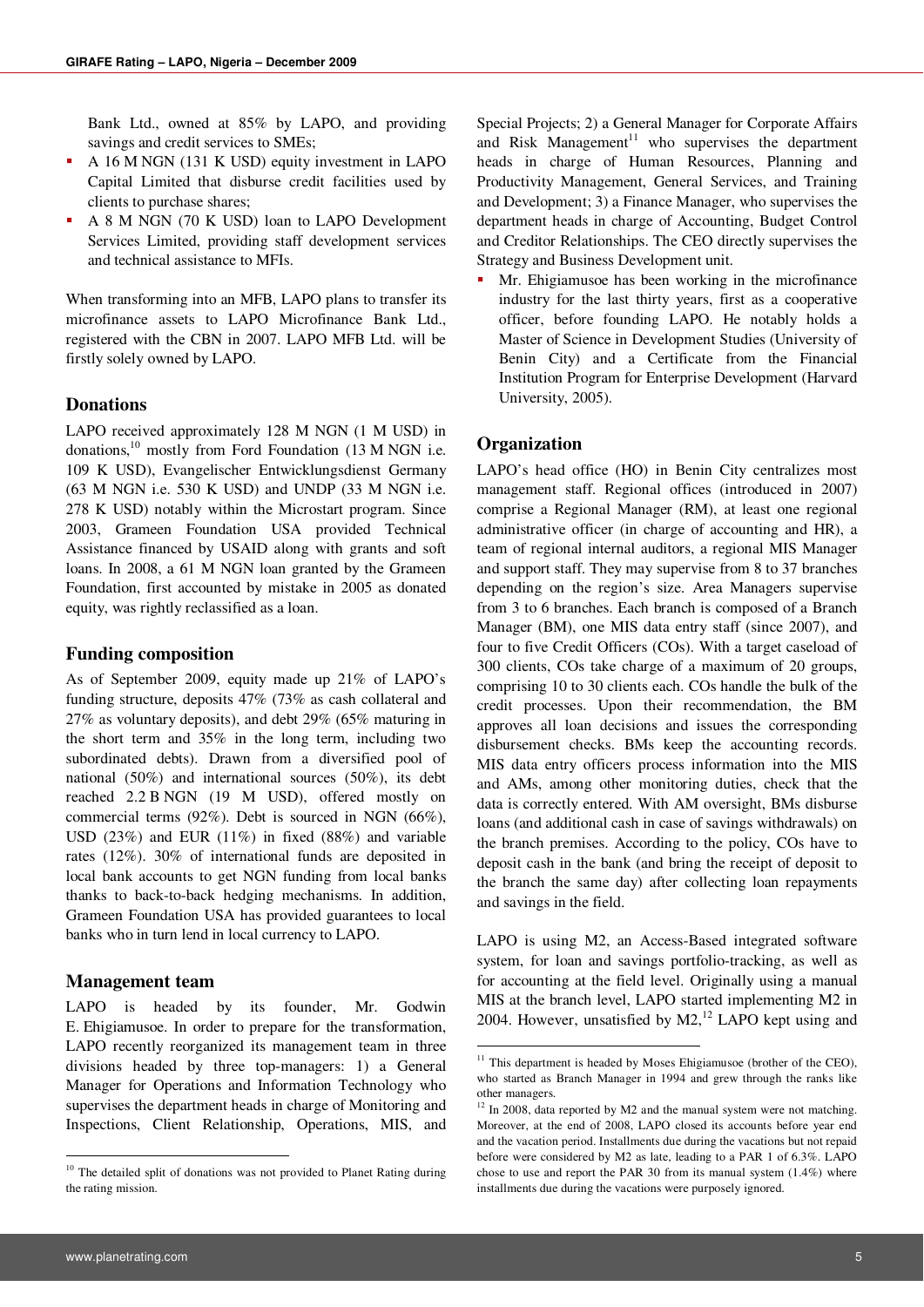reporting data from its manual system until January 2009 when it managed to fully migrate to the software. Since then, LAPO switched to M2 for consolidation but still uses part of its manual MIS to perform data entry checks.

The current version of M2 used by LAPO does not perform automatic data consolidation. The process for consolidation starts by the Branch MIS officer creating a compact disc (CD) of all monthly transaction reports and physically handing it over to the AM. Area and Regional CDs are then passed respectively to the regional MIS supervisor and to head office. At the HO, MIS staff downloads the portfolio data to an in-house developed SQL system and the accounting data to Excel. The portfolio data is consolidated in the SQL system and the accounting data is given to the Finance department to consolidate with their head office transactions, which they accumulate in FinTrack. Due to inconsistencies in the consolidated information, LAPO's IT department performs reconciliations between branch and consolidated data. At the time of the rating, consolidated data as of September 2009 was still in the process of being reconciled with branch data. As for reconciliations with banks statements, they are to be performed monthly at the branch and HO level according to the policy.

In April 2007, LAPO contracted Fern to customize M2 to LAPO's needs and provide assistance for its migration in Q1 2010 to FOCUS, an SQL-based version of M2.

#### **Market penetration**

Headquartered in Benin City, LAPO maintained a network of 215 branches, 207 of which are operational (Sept. 2009), serving clients mostly in urban and semi-urban areas across 19 states of Nigeria (from its origins in the Edo and Delta states). With almost 46% of the outstanding loan portfolio, the Edo-delta and Alimosho regions account for the large bulk of LAPO's reach. Future expansion focuses mainly on regions in the North-West, North-East and South-East parts of the country. With COWAN, another NGO, LAPO is one of the two largest microfinance providers in Nigeria.



#### **Products and services**

LAPO offers group and individual loans mostly to women, according to a methodology designed according to the Grameen and ASA models successively. Collateral is in the form of group solidarity or by an individual guarantor within the group. Since the end of October 2009, all clients pay a 2.5% monthly flat interest rate (from 3% before), disbursement and administration fees, and a 2% risk premium (covering clients in case of fire or death).<sup>13</sup> Earlier in 2009 before that change of pricing, LAPO increased the amount of cash collateral requested as compulsory savings prior to loan disbursement, from 10% to 20% of the loan amount (upfront) and from 50 to 100 NGN at each installment. Compulsory savings earn interest at a rate of 4% per annum (from 6% before).The decrease in interest rates coupled with the increase in the level of cash collateral, resulted in an increase of the average Effective Interest Rate (EIR) for the clients to 125.9% from 114.3% before.<sup>14</sup>

- As LAPO's core loan product, the Regular Loan, designed to finance working capital needs, comprised 89% of the total loan portfolio as of September 2009 (including 3% funded through Kiva). After a 4-6 weeks training, this group loan is disbursed progressively over the following weeks to members of the group (up to 30). Amounts range from 20,000 NGN (126 USD) to 80,000 NGN (673 USD) and average 32,708 NGN (275 USD). After their second cycle, borrowers may use only one member of the group as guarantor.<sup>15</sup> The loan is repaid weekly over eight months with two weeks grace periods.
- Started in 2006, the Farming Loan is a group loan that comprised 4.7% of the total loan portfolio as of September 2009. Aiming at improving the productivity of rural borrowers growing food crops, the loan is disbursed in two installments (60% at the start of the farming season and 40% at the wedding or tending period) and mostly repaid at the end of loan term. Amounts have the same range as for Regular Loans but average 40,464 NGN (340 USD) and are repaid monthly.
- Started in 2007, the Enterprise Development Loan Scheme (EDLS) comprises 4.5% of the loan portfolio. Targeting formal micro-enterprise owners in urban and semi-urban areas, the EDLS is repaid monthly over a maximum of 12 months and ranges from 50,000 to 500,000 NGN (421 to 4,207 USD), with an average of 200,000 NGN (1,683 USD).
- Started in 2006, the Festival Loan comprises 1.2% of the total loan portfolio. Designed to finance the needs of

**.** 

 $^{13}$  The 2% are distributed between LAPO (1%) and MISS (1%), an affiliated company (refer to the section on LAPO group) that provides this service to LAPO clients.

<sup>&</sup>lt;sup>14</sup> The EIR without the cost of cash collateral decreased to 73.5% from 85.1% before. The EIR without the risk premium fee and the cost of cash collateral decreased to 65.7% from 78.8% before.

<sup>&</sup>lt;sup>15</sup> In that case, each borrower must commit one financially viable guarantor within the group and adopt a group resolution.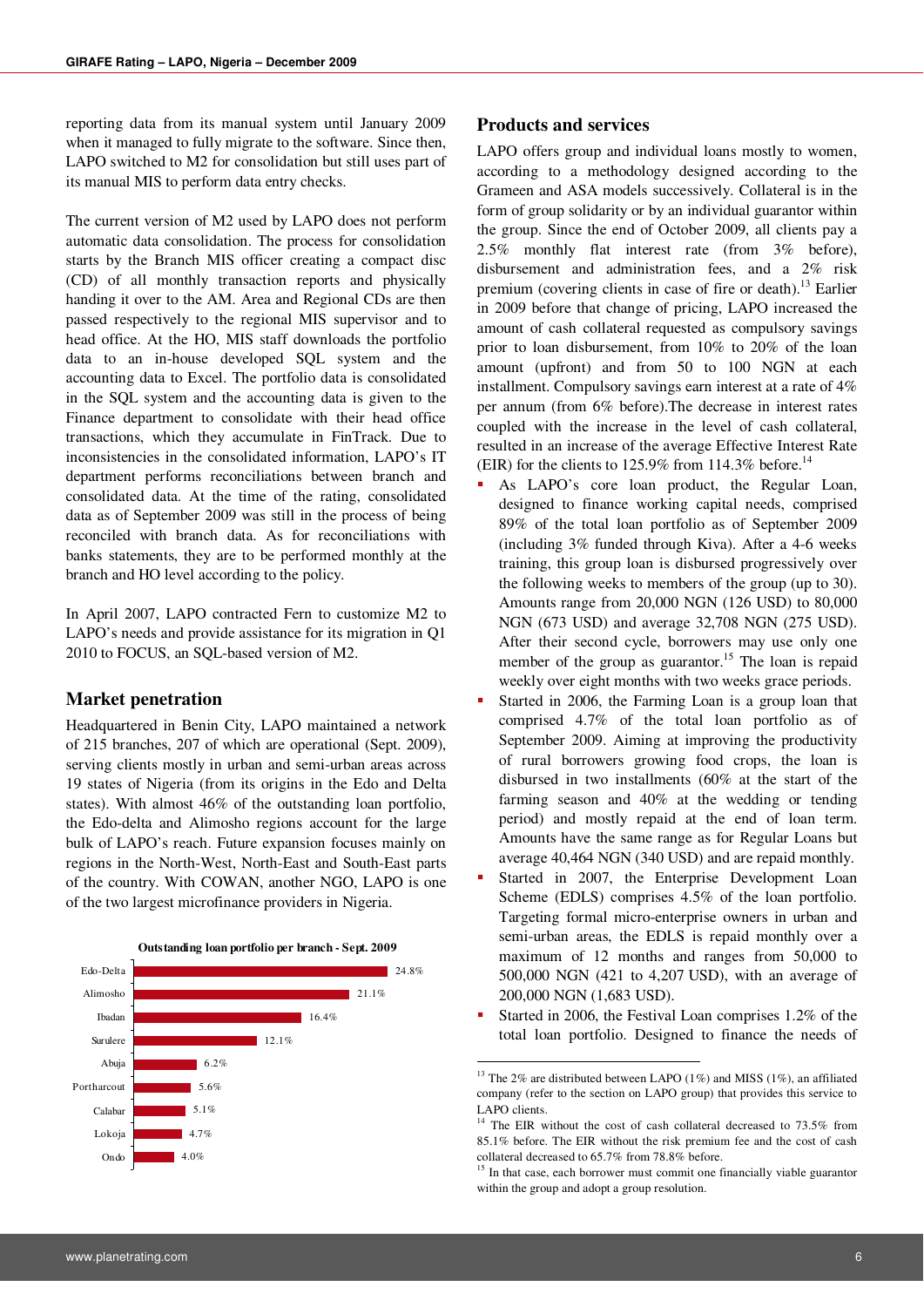LAPO's clients during holiday periods (Christmas and Eid), Festival Loans range from 30,000 to 50,000 NGN (252 to 421 USD) and are repaid in three monthly installments after a one month grace period.

- Started in 2008, the Asset Loan comprises only 0.4% of the total loan portfolio and was designed to finance the acquisition of income-generating assets for good clients. Asset Loans range from 50,000 to 120,000 NGN (421 to 1,010 USD) and are repaid over 11 months after a one month grace period. Two guarantors are required.
- The Nedoghama Loan (0.01% of the portfolio) was designed in partnership with Nedoghama Inc. in 2007.

LAPO also offers voluntary savings, which may be withdrawn after a 48-hour notice during group meetings at the branch. Voluntary savings accounts are mostly individual, either for ordinary purposes or for Christmas and Eid (*Festival Savings*). In some branches, LAPO stopped group savings accounts (*Union Purse*) which allowed a group to save collectively as well.

#### **Networks**

LAPO is a member of the Microfinance Network, the International Network of Alternative Financial Institutions (INAFI), and Africa Microfinance Transparency (AMT).

#### **Governance**

Governance and decision making **is rated "c"**

#### **Decision making**

Although key decision-makers share the vision and main objectives of LAPO, a stronger oversight of management by the BOD is required to allow sufficient checks and balances in decision-making. BOD members have diversified backgrounds (in banking, development, business) but not enough technical skills to appropriately monitor the activities of an MFI of LAPO's size. Most BOD members were nominated by the CEO, who has voting rights and the strongest experience in microfinance on the BOD. This means that the independence of thinking by BOD members on key issues remains limited. BOD minutes, though detailed, are not sufficiently formalized (e.g. decisions stated with vote counts and follow-up on their implementation) to ensure sufficient accountability.

Current governing bodies are not functioning properly and need to be reinforced given the growing size and complexity of LAPO. Their roles are only superficially defined in the Memorandum of Association of the company and BOD members have been re-elected more times than permitted by their authorized mandate by members of the General Assembly. The latter are clients, who only provide feedbacks

on their satisfaction with LAPO's services rather than oversight. In addition, more frequent BOD meetings (currently three times a year) are required. In spite of chairing the three sub-committees, BOD members are not well aware of all the key-challenges. The information received prior to BOD meetings ought to be more riskoriented, compared to benchmarks, and more frequently compared to budget. As LAPO plans to transform in 2010, some of these weaknesses might be addressed in the future.

LAPO has not put systems in place yet to limit existing conflicts of interests. One of the BOD members is related to the external auditor, creating a risk of lack of transparency. Family relations within the management team create another conflict of interests that have not been mitigated by appropriate policies.

LAPO does not have the appropriate legal structure to provide financial services. Registered as a private company limited by guarantee, LAPO is not formally authorized to disburse credit or collect savings from its members. Although illegal, this has been so far tolerated by the CBN who delivered to LAPO an Approval-in-Principal stating the conditions that the institution needs to fulfill before applying for a State Microfinance Bank license (refer to 'Planning").

#### **Planning**

**.** 

LAPO identified the main challenges linked to continued growth and transformation but needs to articulate all projects together and significantly improve its financial projections. LAPO's plan to get a State MFB license in January 2010 is not realistic given that requirements stated in the 2006 Approval-in-Principle of the Central Bank have not yet been met as of December 2009<sup>16</sup> and no related formal action plan was prepared to ensure that they will be in the very near future. The following steps (CBN's on-desk review<sup>17</sup> and onsite visit in addition to the governor's approval) could take several months. Moreover, the CBN has not clearly defined conditions to grant a State MFB license to NGOs like LAPO.<sup>18</sup> LAPO's good reputation in Nigeria and relationships with the Central Bank is however expected to ease the process.

The 2009-2013 Business Plan (BP) has identified longer term projects to help ensure a successful transformation into an MFB. However, these projects ought to be much more

<sup>&</sup>lt;sup>16</sup> Requirements include amending the Memorandum and Article of Associations, securing the new BOD members, and confirming that the MIS can provide the required data for the CBN e-FASS reporting format.

<sup>&</sup>lt;sup>17</sup> The OFID received LAPO's application for the final license at the end of January 2010.

<sup>&</sup>lt;sup>18</sup> The level of capital requirement for MFBs operating in several states like LAPO (19) has not been formally defined yet (it is 1 B NGN to operate in one state). The CBN has nevertheless indicated its intentions to adapt the framework to existing MFIs such as LAPO.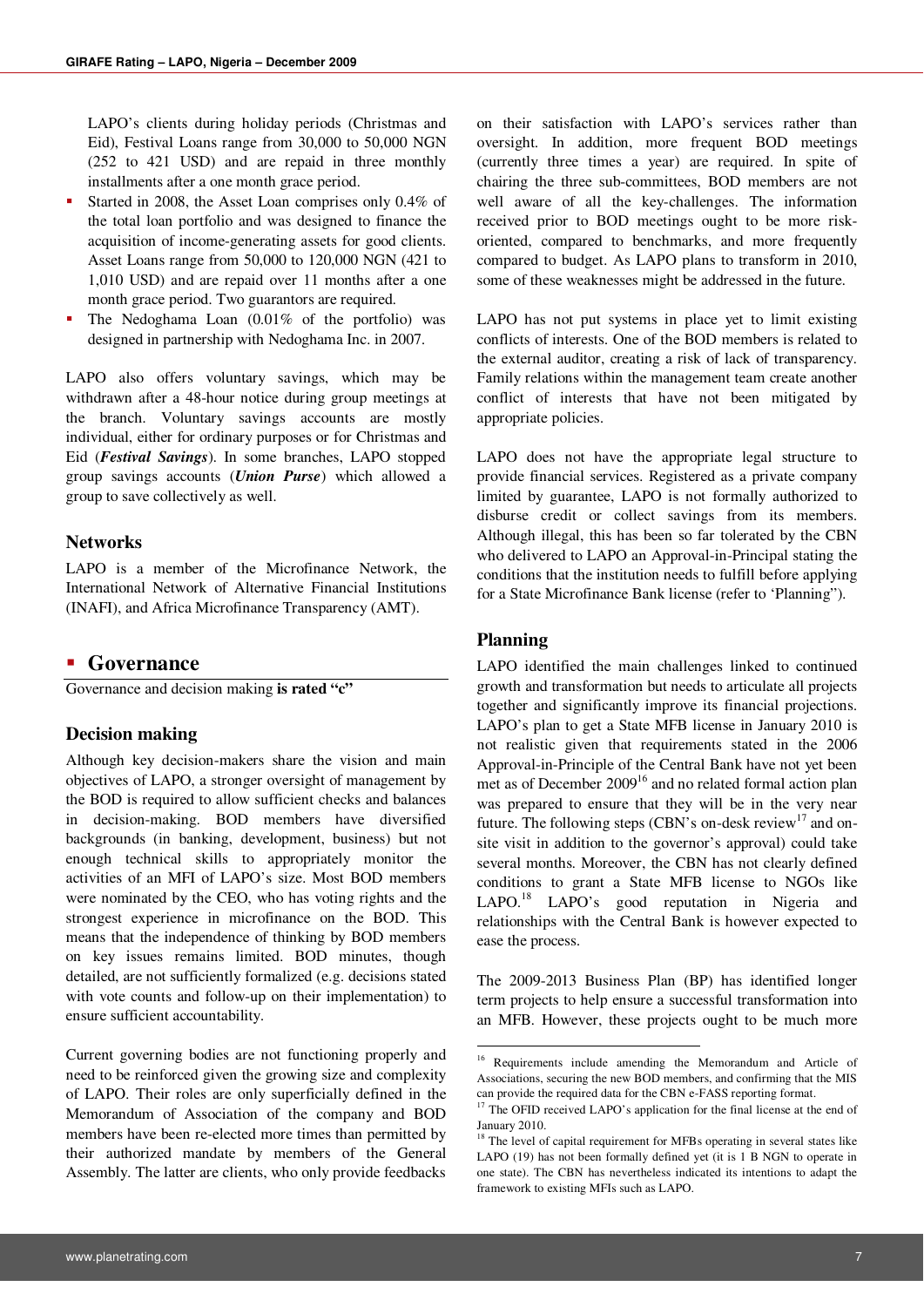time-bound and prioritized to ensure that deadlines can be met. Built with the strong support of a consultant, the BP does include a comprehensive analysis of internal systems and of the environment, complemented by a SWOT analysis. In April 2009, LAPO also received useful inputs from a Grameen Foundation-sponsored consultant on projects to be implemented to properly operate as an MFB. Similarly, the latter still need to be prioritized and time-bound.

Financial projections remain weak with several inconsistencies in the 2009 budget and three year planning. In addition, LAPO lacks scenario planning to be able to adjust its targets if needed during the year (e.g. in case of delayed transformation). In August 2009, LAPO indeed had to significantly review its objectives and budget for the year (e.g. disbursement 14 B NGN vs. 18 B NGN).

The annual budget is detailed by branch but has been only recently formally monitored at the head office and only on a quarterly basis (from monthly before). Branches and regions mostly monitor their expenses and operational targets, although some of them have been less active due to uneven skills and buy-in. The planning process involves field staff but remains mostly top to down.

#### **Management team**

LAPO's Management Team (MT) has a satisfactory track record in developing and managing LAPO. However, as the institution grew exponentially and plans to transform into an MFB, the MT needs to be strengthened in various areas, including financial reporting, ALM, financial planning, IT and Risk Management. LAPO benefited from the inputs of various consultants or partners (e.g. in IT, HRM, transformation, business planning) but has not yet managed to internalize most of these skills. Most positions where LAPO needs to improve have been filled by managers who grew inside LAPO, but have limited external experience. LAPO has nevertheless managed to develop a sufficiently strong Operations department to oversee credit activities. In addition, LAPO has taken steps to hire a top-manager to reinforce its Finance department.<sup>19</sup> Currently located in Benin City, LAPO plans to open an annex to its head office in Lagos. This might help LAPO attract local talents and secure more training opportunities.

LAPO has made valuable efforts to help grow its topmanagement through trainings abroad, their active participation to BOD committees, and frequent meetings of the executive management committee. The two topmanagers stemming from the operations have been identified as potential members of the BOD of LAPO MFB Ltd.<sup>20</sup>

However, the key-person risk on the CEO remains. Despite the participation of top-managers to a Management Strategy Group, the CEO still dominates strategic thinking. Other management meetings are held frequently (weekly, even including in the CEO's absence) and are well formalized into minutes, allowing collective decision-making on key operational issues.

Most middle-managers stem from the field level thanks to a clear career path at LAPO and continuous efforts to identify talent. Although regional structures were created two years ago, regional managers still need to grow in their position, notably in terms of planning, marketing, and risk management.

#### **Human resource management**

HR management is centralized at the head office, led by the HR Manager. Accountant/HR Managers are in each regional office, although they are mainly responsible for administrative duties. Record-keeping and communication of new policies to staff are not optimal and need to be improved to adequately manage the planned growth.

Most staff is promoted from within, but new staff take a comprehensive written exam and interviews before a panel of senior employees. MIS staff also complete a computer test. Three guarantors, providing a fidelity bond, are mandatory for all employees to provide security in case of fraud. Guarantors and credentials are only checked after staff is hired, although changes are planned to allow for a long 6 month pre-hiring background check. Orientation for all new staff begins with the same two-week introductory training, followed by two to four weeks of practical training. Staff is sufficiently re-trained upon promotion. Interim training occurs, but not systematically nor based on individual staff training needs. Appraisals, planned semi-annually to identify staff for promotion, are rarely filed in staff records and are not formally used to assess training needs.

Staff turnover is low for 2009 (estimated at 7.2%) and staff morale is adequate. LAPO indeed designed a very competitive salary scale for management staff to prevent poaching from Microfinance Banks. Despite significantly less competitive salaries, junior and field staff morale remains adequate, although minor frauds are increasing.

### **Information**

## Information **is rated "c"**

LAPO's current access-based MIS system, M2, is not adapted to LAPO's size, resulting in a lack of data reliability, inefficiencies and data security issues. LAPO nevertheless plans to migrate to the SQL-based FOCUS in

<sup>&</sup>lt;sup>19</sup> LAPO selected several profiles and conducted interviews of foreign staff abroad.

<sup>&</sup>lt;sup>20</sup> This nevertheless creates additional conflict of interests.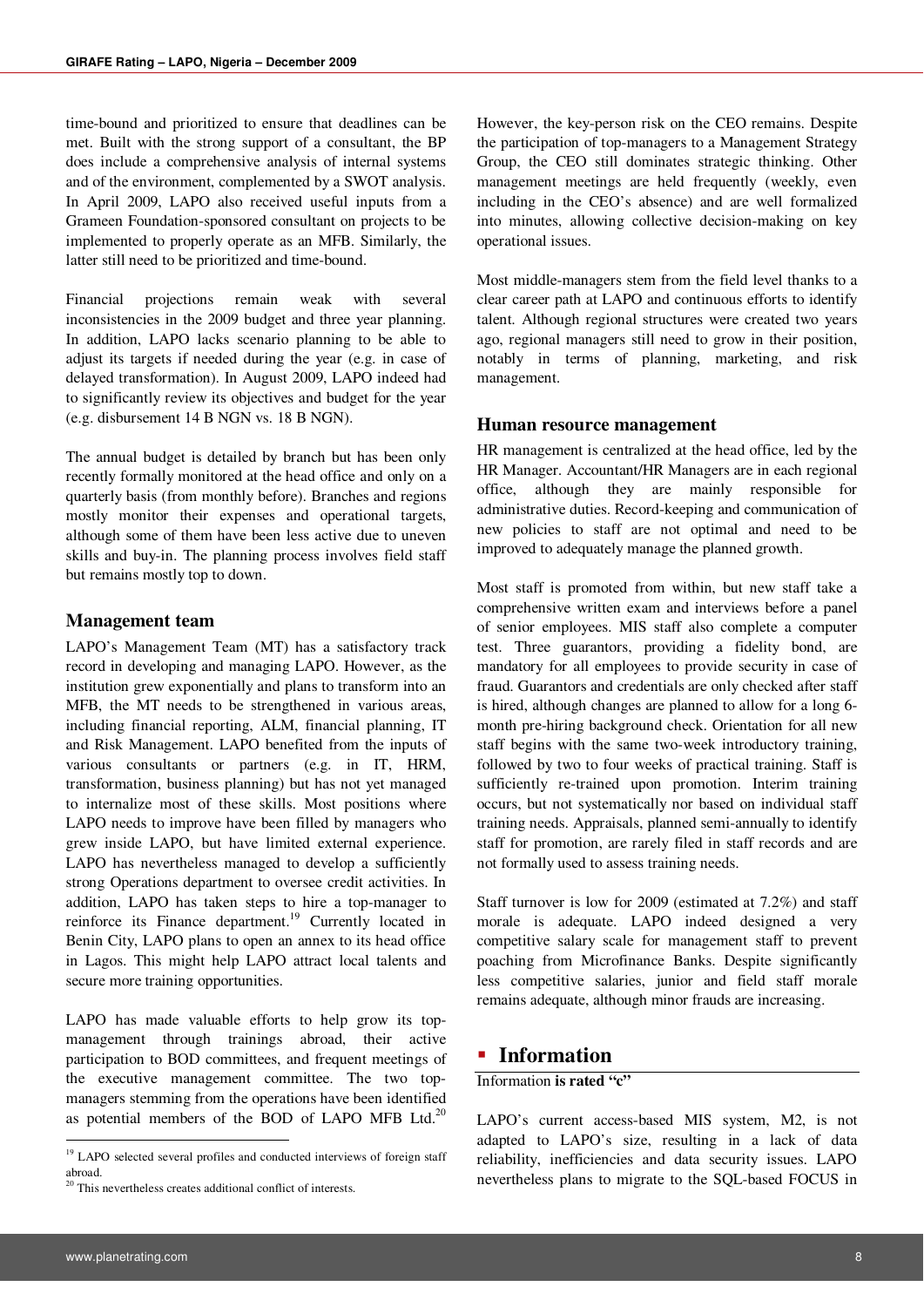Q1 2010. Fern is assisting LAPO in this process and providing adequate user support, having invited the MIS manager to Ireland twice for on-site training since 2009.

Although LAPO finalized the migration to an automated MIS in June 2009, the latter still shows important inefficiencies. As M2 does not consolidate data automatically, the data consolidation process is costly, prone to mistakes, and therefore resulting in data gaps that LAPO is still reconciling. In addition, despite the compatibility of M2 and Fintrack, the finance department continues to use Excel to consolidate branch and HO financial data. At the branch level, data entry checks between M2 and remnants of the manual MIS, though aiding accuracy, are timeconsuming. Data entry officers have been sufficiently well trained but do not have a full-day's workload. To combat this, LAPO is currently piloting a different structure for data processing. $21$ 

The capacity of LAPO to manage its MIS, although progressively strengthened over the years, remains insufficient. The IT and finance department have not been using the functions of M2 and Fintrack to their full potential. The increased exposure to the Fern team could nevertheless help the IT team enhance their skills and prove instrumental for LAPO to successfully execute another migration. At the field level, LAPO has deployed a large IT team with a clear pyramid of command to share IT procedures. The pilot structure for data processing is expected to ease supervision of data entry staff.

Overall data security is insufficient for the size of LAPO. The Access database is stored on two server computers at head office, with the three senior IT staff sharing a UserID. Given the lack of audit trail, the consolidation at the HO level (performed by three senior IT staff) does not prevent data manipulation. Back-up discs of consolidated and branch data are stored in the offices, but not in a fire/water-proof cabinet nor off-site. Viruses were detected on computers, showing the free anti-virus software currently used is not sufficient. At the branch level, data entry officers have their own UserID to create system transactions.

Portfolio data is not systematically reconciled between the branches and head office, posing questions on its reliability (refer to section on internal controls).<sup>22</sup> However, LAPO recently improved the scope of portfolio information with PAR available by tranch at a consolidated level since Q1 2009 (previously only PAR 1 was available). At the branch level, BMs can request a wide variety of detailed reports

from the MIS manager, which are produced in a timely manner and provide extensive analysis. They can access even more reports with a special UserID with viewing rights.

The level of detail of LAPO's monthly financial statements is sufficient but their preparation on Excel and is prone to mistakes (refer to next section). The computation of main financial ratios is monthly but ought to be presented in a more analytical scorecard (comparison with previous performance and budget). Audited statements are more complete but do not fully comply with IFRS standards. $^{23}$ 

## **Risk management**

Risk management **is rated "d"**

### **Procedures and internal controls**

Current processes do not guarantee sufficient data reliability. Despite improvements in the consolidation process, lapses in the system hamper reconciliations between branch and consolidated data as data entry officers keep their monthly ledger open after the monthly MIS disc has been submitted to head office. $24$  Though forbidden, data entry officers may therefore easily post operations using a wrong entry date. At the head office level, financial reporting done on Excel with limited formal cross-checks is prone to mistakes or manipulations. In addition, all interbranch transactions are not reconciled at the end of the month.<sup>25</sup>

Even though LAPO has improved its procedures over the years, staff compliance culture remains average. Operational procedures are now in sufficient compliance with the basics of internal controls thanks to the segregation of tasks between LOs, BMs and MIS officers (introduced in 2007), sufficient limitation of powers and hierarchical controls (e.g at the branch level by BMs, AMs and RMs). However, record keeping is uneven across branches and files are improperly filled or archived, increasing risks of data loss or manipulation. Aware of these lapses, LAPO has well disseminated manuals, guidelines to improve internal controls and a related sanction policy but has not yet provided to staff (especially regional managers) sufficient training on related issues.

Cash security has improved over the years as LAPO changed its policy in 2007 to stop handling cash for most of its operations. It is however still average: 1) despite a clear

**-**

<sup>&</sup>lt;sup>21</sup> A team of six data entry officers and two supervisors enter data for thirteen branches from the surrounding urban area. This pilot is planned to roll-out next in Lagos and other urban areas.

 $22$  A sample of six branches by Planet Rating resulted in inconsistencies of up to a 6% difference in the amounts of PAR, arrears and number of clients (as of September 2009).

<sup>&</sup>lt;sup>23</sup> Interests on the loan portfolio are accounted for on a cash basis.

<sup>&</sup>lt;sup>24</sup> A report on these inconsistencies during consolidation is currently being written by the MIS manager, as there are delays of up to two months to reconcile each month's data. Financial statements as of September 2009 do not take into account these inconsistencies.

<sup>&</sup>lt;sup>25</sup> As of September 2009, the balance of un-reconciled interbranch transactions was 42 M NGN (354 K USD).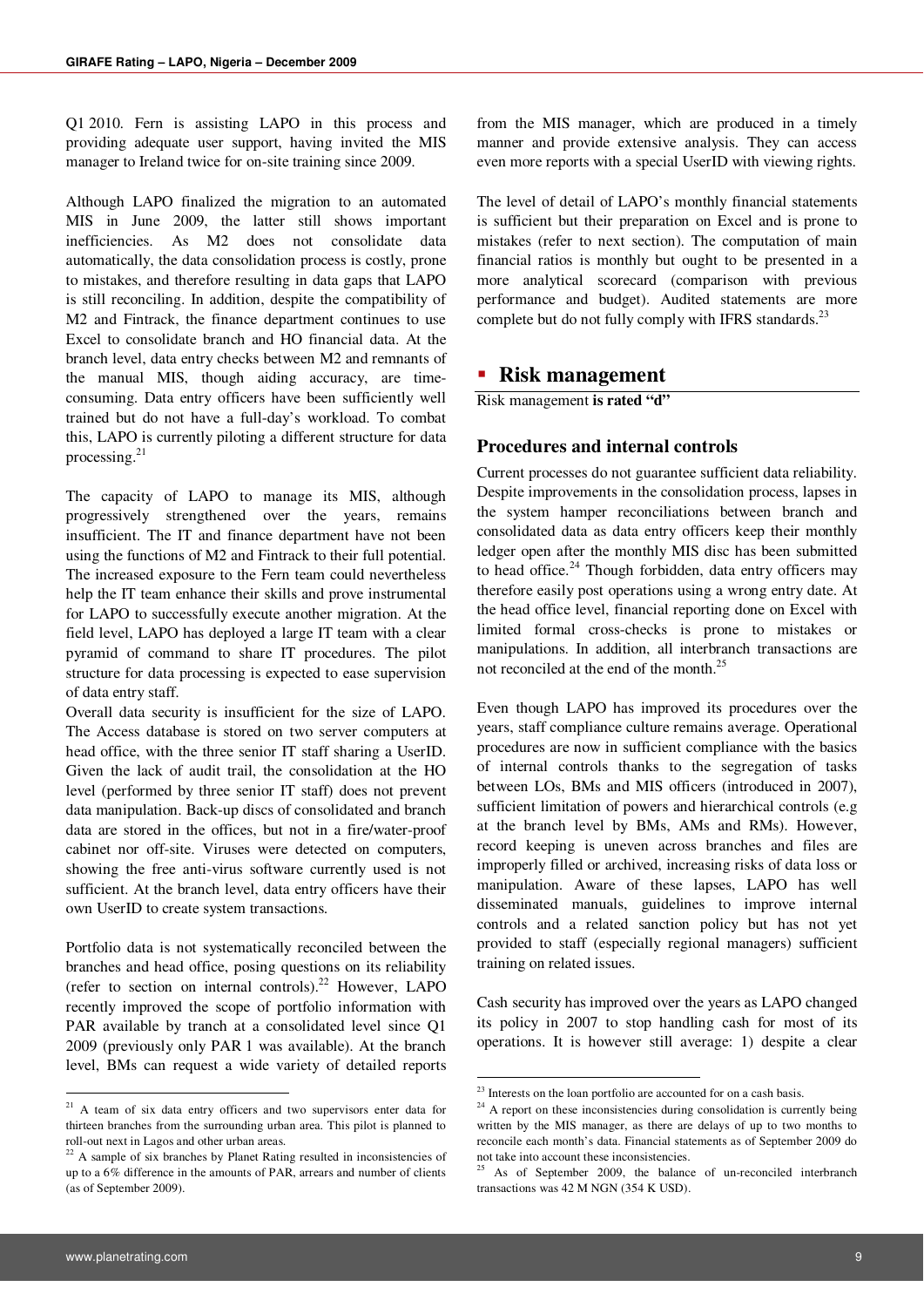policy, some branches still keep cash overnight without proper infrastructure; 2) cheque and cheque stub are not kept in a locked place; 3) available only monthly, bank statements are compared only monthly with vouchers, preventing the rapid detection of frauds.<sup>26</sup>

The recent set-up of specific Risk Management unit is encouraging. The main risks have been identified but are not yet monitored on a regular basis (e.g. through a scorecard) according to defined risk levels (except for credit risk).

#### **Internal audit**

LAPO enjoys a satisfactory internal audit department, with decentralized audit staff able to perform frequent branch and credit officer audits (each branch is visited on average three times a year). The IA team has sufficient capacity to conduct additional unplanned assignments. However, many of them are required directly by management and therefore not decided independently by IA. Analyzing the patterns of lapses in internal controls would provide a more objective identification of the arising risks. Currently covering accounting and operations (and detecting some mistakes and frauds), the scope of IA checks need to be extended to cover Head Office departments such as HR, Finance and MIS and the skills of the IA department accordingly strengthened. Current IA checks done on these departments are done only in the course of operations.

Audit Reports are well formalized with findings, recommendations and management response but can improve with a categorization of findings according to their level and type of risk. In addition, the implementation of recommendations ought to be more formally tracked rather than only by phone and email as it is currently the case.

The institutional set-up does not guarantee the independence of Internal Audit. Despite its reporting three times a year to the BOD Audit Committee, the IA is still hierarchically under the CEO. The audit plan is confidential, but at the field level, the itinerary of auditors is validated both by the head of IA and Regional Managers (for cost control).

External auditors are not sufficiently independent<sup>27</sup> and do not have enough knowledge on the risks specific to microfinance. Some lapses identified in the management letters<sup>28</sup> for several years (on clarity of record keeping, staff loans, reconciliations of interbranch transactions) have not

yet been efficiently addressed. Internal controls have nevertheless been supplemented by due diligences and external evaluations. During Q1-Q2 2009, the investigations on the IT system conducted by funders and a full MIS audit performed by an external consultant helped LAPO improve its system. Suggestions included in the resulting IT strategy on how to strengthen the MIS integrity, eliminate remnants of a manual MIS, and increase accuracy have not yet been all implemented by LAPO.

## **Activities**

Activities: products and services **is rated "b"** 

#### **Loan portfolio evolution**

From 2004 to 2009, LAPO grew its loan portfolio from 249 M NGN (1.9 M USD) to 4.8 B NGN (40.2 M USD), equivalent to a compound annual growth rate (CAGR) of 80.6%. This very strong growth reached its highest peak in 2006 (+130%) and continued at very high levels during the following years. Still high in 2009 (+43%) for an MFI of the size of LAPO, growth slightly slowed down due to the reduced access to international funding and despite larger savings mobilization. Over the same period, LAPO grew its active borrowers from 29,812 to 217,662, equivalent to a CAGR of 48.8%. However, the loan disbursed per client only moderately increased if corrected for the amount of cash collateral (from 87 to 178 USD)<sup>29</sup> LAPO's portfolio is subject to seasonality with several peaks and slow-downs during the year (before and during Christmas and Eid).



Note: The monthly amount disbursed from 2003 to 2005 was not made available to the rating team.

Since LAPO's establishment, the Regular Loan has been the main loan product and still accounts for the majority of the portfolio. LAPO tried to diversify its portfolio first in 2006 with the Farming and Festival Loans, in 2007 with the EDLS Loan and in 2008 with the Asset Loan. Loans funded

**.** 

<sup>&</sup>lt;sup>26</sup> Most detected frauds are related to voluntary savings collection. From January to September 2009, IA detected 126 cases of frauds related to unremitted savings collection for a total amount of 75,664 NGN (637 USD).<br> $^{27}$  The axternal auditor is related to see DOD. The external auditor is related to one BOD member. Refer to the Institutional Presentation and Governance sections for details.

<sup>&</sup>lt;sup>28</sup> Planet Rating did not receive management letters signed by external auditors.

<sup>&</sup>lt;sup>29</sup> Not corrected for the amount of cash collateral, the amount disbursed increased from 115 to 290 USD.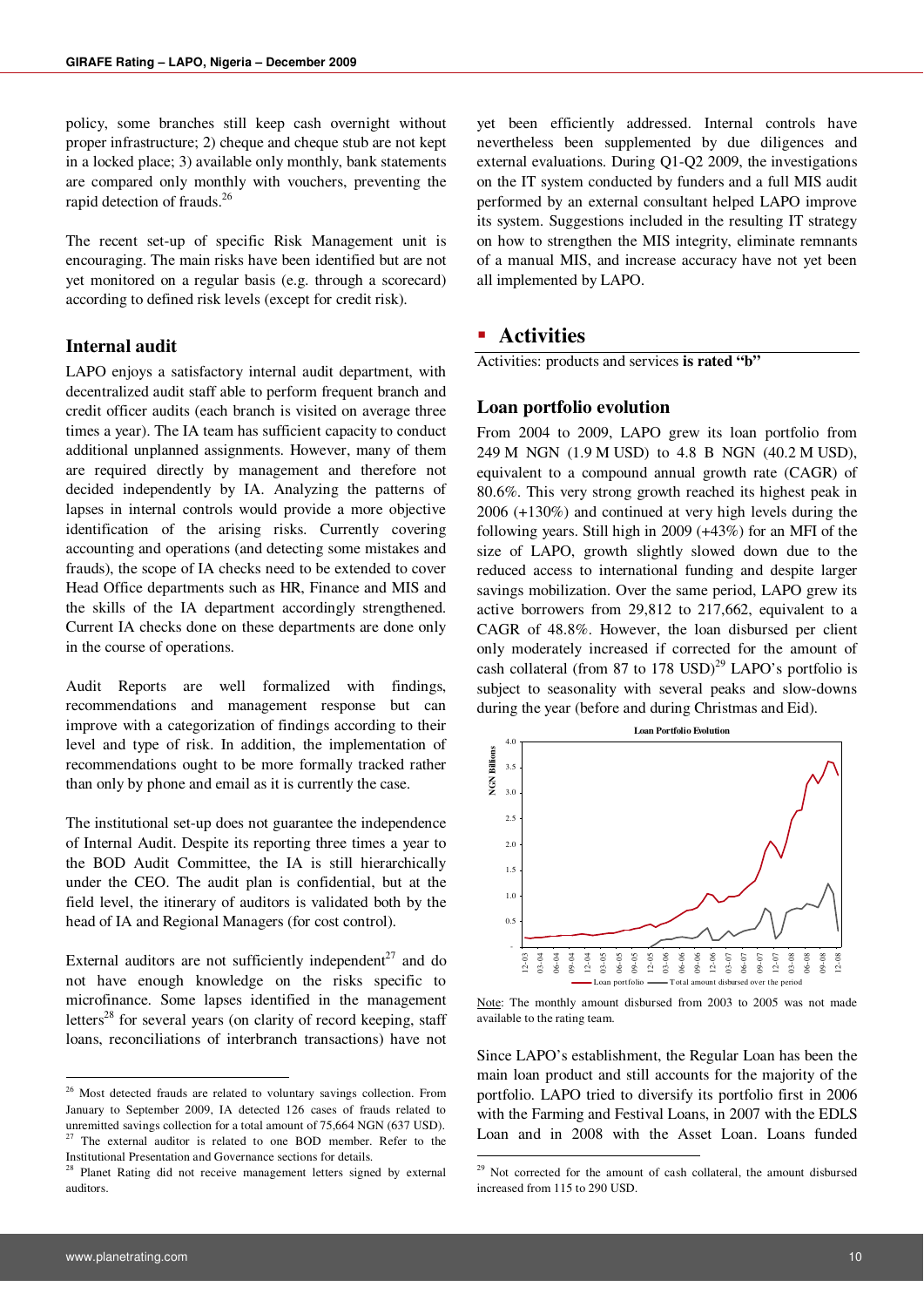through KIVA (quite similar to LAPO's Regular Loans) cover 3.1% of the total loan portfolio.



#### **Loan portfolio management**

LAPO's credit methodologies have generally led to satisfactory credit decisions but heavily rely on collaterals such as the guarantee of groups and/or guarantors, as well as cash collateral. Group discipline is generally sufficiently ensured. However, for Regular Loans, the evaluation of the borrower's capacity is not always complete and the actual use of the loan rarely formally monitored. Moreover, LAPO has not defined clear rules for the use of identification papers, which will be necessary to prevent multiple lending as the microfinance market matures and given the multiplication of MFBs. For Farming Loans (repaid in bullet payments), LAPO implements the same methodology without the needed basic cash flow analysis. For EDLS Loans, the evaluation of repayment capacity is insufficient: although criteria are a bit tighter (clients are required to have a stable business), LAPO does not calculate the client's expected income but only relies on the client estimation (if available). Despite frequent on-the-field training by their supervisors, Credit Officers have not received sufficient training, especially in terms of basic financial analysis.

LAPO demonstrates a sufficiently efficient delinquency management thanks to the timely and progressive involvement of higher level management staff (BM, AM, RM, HO monitoring team). LAPO could nevertheless refine its policy by defining more clearly the timing of each step. Finally, written-off loans are not systematically followed up by operations at the branch level.

Despite recent improvements in the consolidation process, stronger data reliability is required to ensure a proper management of fast growth. Moreover, the incentive system for Credit Officers mostly relies on their caseload, which creates a risk of excessive disbursements at the expense of portfolio quality.

#### **Credit risk**

*Note: PAR figures might be understated. Due to insufficient data reliability, Planet Rating's opinion on LAPO's credit risk and credit risk coverage is subject to reserves.* 

Based on available data, LAPO demonstrates a good portfolio quality, PAR 30 stood at 1.8% as of September 2009, below African benchmarks (at 4.4% for African Large FSS in 2008) but above internally defined targets (1.5%). At the same period, PAR 1 stood at a low 2.6%, decreasing from higher levels at the beginning of the year<sup>30</sup>. Rescheduling is not allowed and according to available data, there are no rescheduled loans. However, the actual level of credit risk is expected to be higher due to LAPO's fast growth and MIS challenges, notably with monthly closing of books. In addition, available data show a strong PAR for specific branches (due to the demolition of illegal settlings by the government or weak branch management) located in the Sururele (in Lagos) and Edo-Delta regions where PAR 30 reaches 5% and 3.5% respectively. PAR 30 is also particularly high for the EDLS, Farming and Asset Loans (of 5.4%, 8% and 11.4% respectively). As of September 2009, the write-off ratio stood at 0.2% below African benchmarks (1.2% in 2008 for African Large FSS). Loans late over 365 days are written-off twice a year.

LAPO monitors connected lending but has not defined any maximum ceiling. Overall, connected lending covers 4.3% of the loan portfolio, including 4.0% lent to other LAPO entities<sup>31</sup> and  $0.3\%$  to staff (14.4 M NGN or 94.8 K USD). Staff loans are approved by Regional Managers. However, lacking an adequate information system for staff loans, LAPO cannot monitor their repayment status, which resulted in dormant accounts or disbursement of new loans to delinquent staff.

LAPO pays attention to the concentration of its portfolio in specific areas but has not yet defined formal limits. However, the concentration in areas such as Edo/Delta & Port Harcourt (31% of the portfolio as of September 2009) is progressively being mitigated by LAPO's expansion. In that regard, LAPO has put basic procedures in place (e.g. steps for branch expansion, handbooks for office management, and financial regulations) to ensure the adequate set-up of branches. On a less positive note, new loan products are introduced with very limited adaptation of the methodology.

#### **Credit risk coverage**

**.** 

With a PAR 30 Risk Coverage ratio of 143% as of September 2009, LAPO currently sufficiently covers its

<sup>&</sup>lt;sup>30</sup> The few clients that could not repay their installment during the vacation period at the end of 2008 (cf. institutional presentation) have progressively settled them at the beginning of 2009.

<sup>&</sup>lt;sup>31</sup> Refer to the section on the LAPO Group in the Institutional Presentation.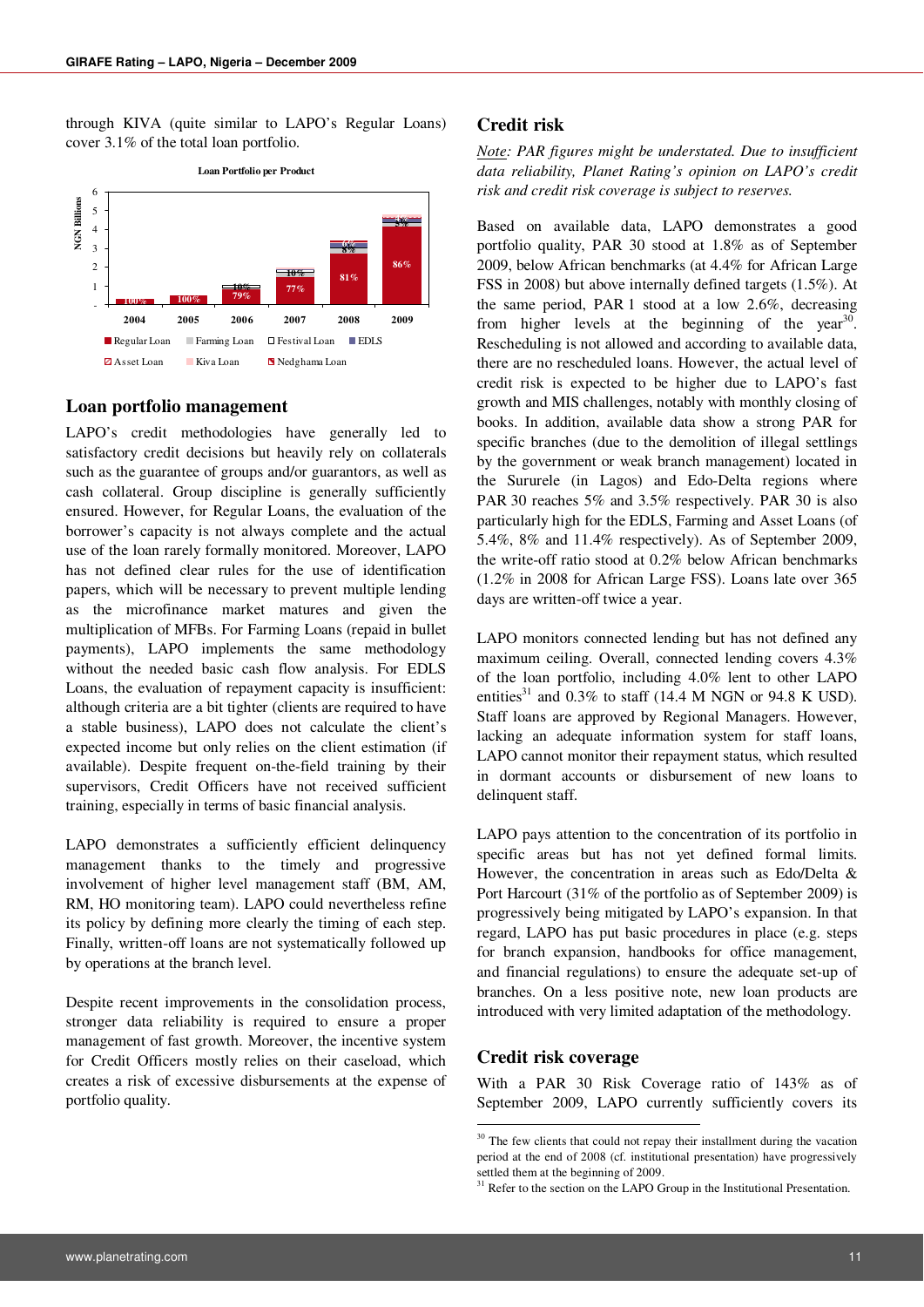anticipated losses. However, its provisioning policy (made only of a 2% reserve on the healthy loan portfolio) would become quickly insufficient if PAR 30 increased over 2%. When transforming into an MFB, LAPO plans to use the more adapted loan loss provisioning policy required by the CBN. In addition, mandatory savings covered 39% of the total loan portfolio as of September 2009. An additional coverage is provided by the death and fire insurance. It is however not tracked as a separate reserve account in the balance sheet.<sup>32</sup>

#### **Savings portfolio evolution**

From 2004 to 2008, LAPO grew its savings portfolio from 101 M NGN (0.8 M USD) to 3.6 B NGN (30.3 M USD), equivalent to a very high CAGR of 104%. LAPO increasingly promoted voluntary savings since 2008. Their share in total savings increased to 50% as of September 2009 from 27% as of December 2008.<sup>33</sup> As a result, the savings portfolio is subject to a strong seasonality (it dropped by 21% from November to December 2008) when clients withdraw their deposits to face expenses for Christmas. Over the same period, LAPO grew its active savers from 32,938 to 274,702, equivalent to a CAGR of 52.8%. As of September 2009, 78% had a loan, 21% were waiting for a new loan (i.e. were under the 4-6 weeks training period) and 1% (2,839) are only savers (either not eligible or not willing to take a new loan). The average savings balance per client increased from 23 to 110 USD due to the increase in compulsory savings requirements. Despite enhanced targets for COs in terms of savers, growth was slower in 2009 parallel to the slower growth in terms of borrowers.



#### **Savings portfolio management**

LAPO has no license to collect savings from its members and has not developed yet the appropriate systems to do so in spite of its recent focus on voluntary savings mobilization. The collection of voluntary savings on the field has notably contributed to increasing risks of savings misappropriation by some COs or clients, especially (but not only) for the

Union savings accounts (Union Purses). LAPO decision to close Union Purses could not be implemented in all branches (reportedly because clients refused to close these accounts). In terms of client service, members may have access to their voluntary savings only after a 48-hour notice, since branches are not supposed to keep cash at the branch level. Therefore, LAPO rightly plans to transform into a regulated MFB in the short term. Getting the MFB license will be necessary but not sufficient to ensure appropriate savings mobilization: LAPO still needs to upgrade its current MIS, implement appropriate cash management, adapt branch infrastructure and attract new skills. Aware of that, LAPO reportedly plans to vastly mobilize savings from non-members only in the long term.

### **Funding and liquidity**

Funding and liquidity **is rated "c"**

#### **Capitalization and funding strategy**

LAPO remains sufficiently capitalized with 28.8% core CAR and 34.5% total CAR as of September 2009. Stable at similar levels since December 2006, LAPO is above the 10% CBN CAR requirement for MFBs and has accumulated retained earnings that will allow it to meet the 1 B NGN (8.6 M USD) in share capital required for transformation. LAPO's historically high interest rates have been a conscious effort to supplement equity through retained earnings in order to reach this 1 B NGN threshold. Its leverage, at 2.91 as of September 2009, remains also moderate. Securing additional equity is expected to be necessary only in the medium term. However, LAPO's plan to invite equity investors in the first half of 2010 is unlikely to be achieved given that it needs to transform first and that negotiations with potential shareholders have not yet started.



Precise funding needs are identified for the next six months, with inflows needed and not yet secured for Q2 2010. There is no longer term funding plan, which is insufficient for LAPO's size and plans for growth. The insufficient transparency in reporting to funders in December 2008, combined with the Nigerian economic crisis, detracted some

 $32$  In addition, data about the use of the risk premium is not available.

<sup>&</sup>lt;sup>33</sup> The split between voluntary and compulsory savings is not available for previous years.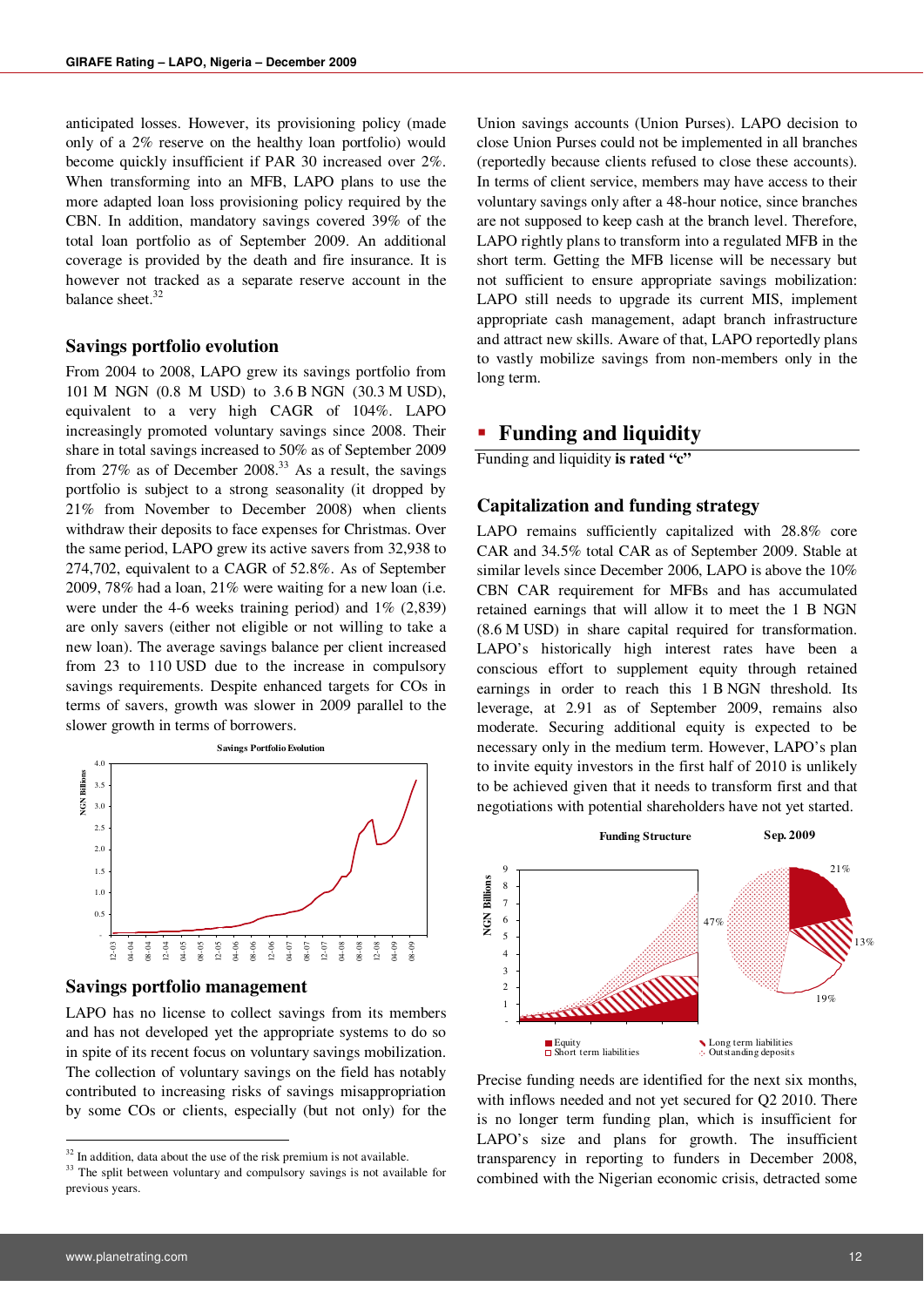potential investors in 2009 and contributed to a request for early repayment. Although a couple of new loans have been successfully obtained from existing and new funders in Q3- Q4 2009, LAPO has not yet secured funding for the first six months for 2010. Two existing lenders have nevertheless agreed to renew loans and drafted term sheets. LAPO has maintained good relationships with its main funders, notably by publishing a press release on the decrease of its interest rates (excluding the cost of cash collateral) and providing an answer to their request on key areas for improvement. However, in order to sustain relationships, LAPO ought to be more pro-active in sharing events such as delayed<sup>34</sup> or pre-payments, and improve financial reporting.

Despite the impact of the Nigerian crisis on LAPO's access to local funding, part of it remains nevertheless secured given LAPO's good local reputation and the fact that local banks are required to invest part of their resources in microfinance. However, LAPO ought to enhance its negotiation skills to secure cheaper or more adapted (e.g. overdraft facility or stand-by lines of credit) local funding. Finally, savings have been an increasing source of funding for LAPO, despite there being no legal validation to mobilize deposits.

### **Liquidity risk**

Liquidity management and maturity risk analysis are not sufficient for a deposit-taking institution of LAPO's size. Although most client loans are shorter in term (8 months in average) than external liabilities (24 months in average for debt and sub debt), the increased voluntary savings mobilization increases maturity risk. Considering the complicated funding strategy, with numerous hedging mechanisms, accounts, and funding sources, the finance department needs additional skills, tools and oversight.

Although the funding structure is well diversified, 65% of LAPO's debts mature during 2010, for an amount of 12 M USD (including debt deposited in local banks for backto-back), which makes for a pretty high refinancing risk, given that LAPO has not yet secured the renewal of its funding from its current funders (due diligences for about 60% of this amount are starting) and has not contacted new ones. LAPO is however very liquid, with 9.5 months of OpEx, 40% of savings, and 114% of the liabilities maturing within 1 year covered by cash as of September 2009.

The savings coverage is very high in comparison with the CBN prudential requirement for MFBs (20%), reflecting current inefficiencies in re-allocating or moving cash between branches to ensure sufficient funds for

disbursement, but prudent given uncertainties on the future funding structure of LAPO. Despite improvements in tracking cash levels (daily through text messages and monthly through M2), liquidity management at the HO level, currently performed under Excel, remains time-consuming.

#### **Market risk**

LAPO has adequately used hedging mechanisms to mitigate its main market risk (the FX risk). However, the institution does not monitor its interest rate risk and has not set-up clear ALM policies, notably to optimize or define acceptable limits to the cost of hedging.

- As of September 2009, LAPO has un-hedged foreign exchange exposures in USD of (18.4%) and in EUR of (7.3%) of Tier 1 capital. These exposures are higher than best practice, but are still manageable.<sup>35</sup> Hedging through back-to-back loans is costly and significantly increases funding expenses (refer to section "E"). For un-hedged FX loans, LAPO needs to secure Certificate of Capital Importation (CCIs) from the CBN, which has not always been done, resulting in events of default.<sup>36</sup>
- LAPO exposure to interest rate risk is still limited. As of September 2009, its open position to  $NIBOR<sup>37</sup>$  reached (16.5%) of its Tier 1 capital. It however decreased by more than half before the end of the year.

## **Efficiency and profitability**

Efficiency and profitability **is rated "c"**

#### **Profitability analysis**

LAPO is very profitable, with a ROA at  $11.1\%$  in 2009.<sup>38</sup> While this was a slight decrease from the 14.5% recorded in December 2008, it is still a solid performance despite the increase in funding costs, the slight increase in loan loss provisioning (as many client businesses were disrupted by the upheaval after the elections in 2009), and the high operating expenses. This strong profitability has been fueled by an average theoretical portfolio yield<sup>39</sup> of 85.7% until October 2009 that decreased to 72.4% since then. On the same period, the EIR supported by the client (including the cost of cash collateral) increased from 115.0% to 123.9%, which exposes LAPO to a reputation risk. As of September 2009, the gap between the average theoretical portfolio yield

**.** 

<sup>&</sup>lt;sup>34</sup> LAPO has not always secured Certificate of Capital Importation from the Central Bank for foreign currency funding, which resulted in delayed payments up to six months to some lenders.

<sup>35</sup> A 10% devaluation of NGN against USD would only result in a 0.5 points drop in ROA (to 10.6%). Similarly a 10% devaluation of NGN against EUR would only result in a 0.2 points drop in ROA (to 10.9%).

<sup>&</sup>lt;sup>36</sup> Refer to the section on Capitalization and funding strategy.

<sup>&</sup>lt;sup>37</sup> NIBOR stands for Nigeria Interbank Offered Rate.

<sup>&</sup>lt;sup>38</sup> The ratios based on assets and funding expenses are adjusted for back-toback loans. The ROA before adjustment stands at 10.7% as of September 2009 and 13.6% as of December 2008.

<sup>39</sup> Does not include the cost of cash collateral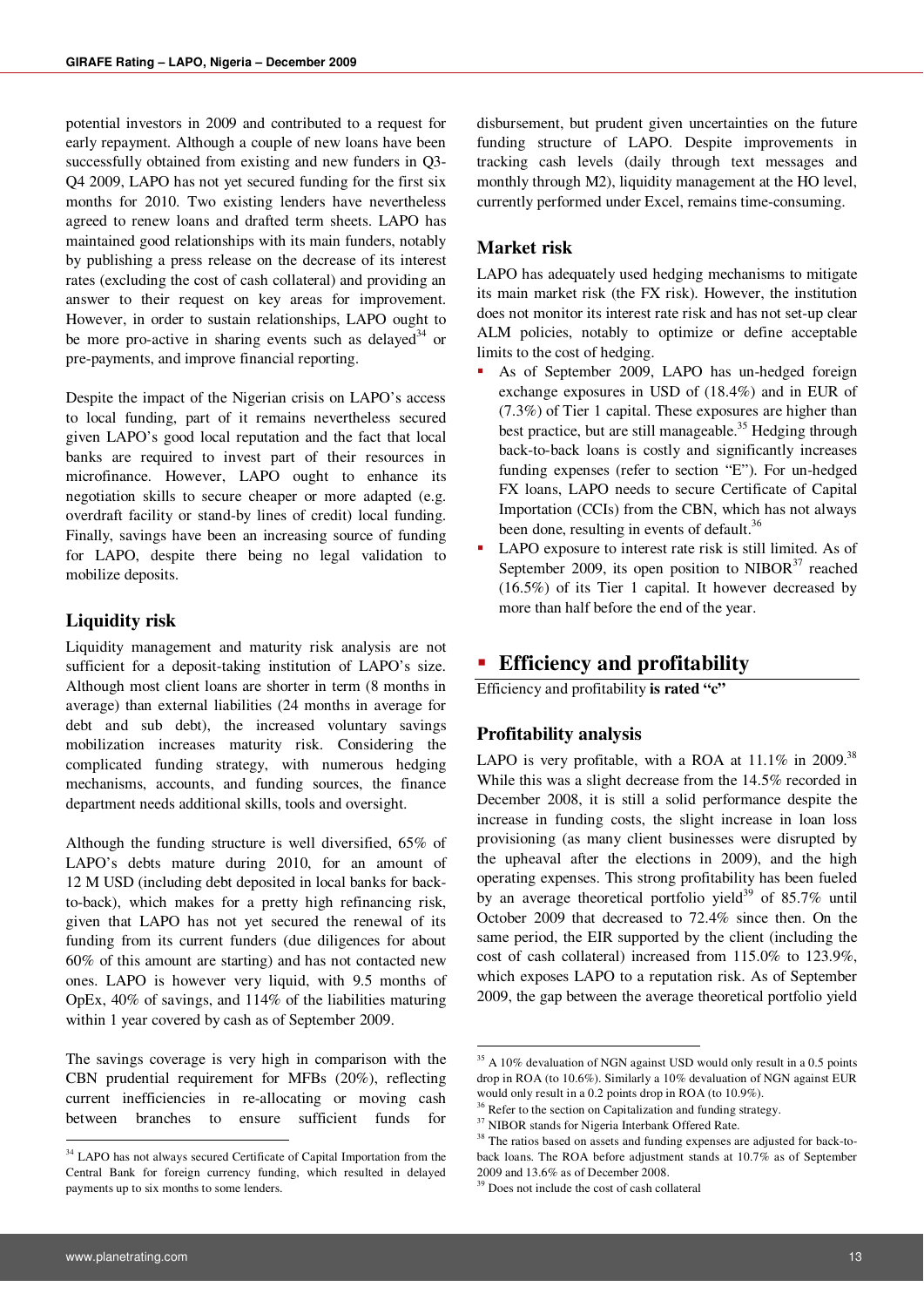excluding the risk premium fee (78.8%) and the actual portfolio yield is limited.

LAPO enjoys a satisfactory revenue quality. Although LAPO has been among the leading and fastest growing microfinance providers in Nigeria over the last years, the registration of 900 microfinance banks in Nigeria since 2007 will pose a future challenge, at least in urban areas and southern States where LAPO's outreach is also concentrated. Given this increased competition, LAPO will have to develop advertising and marketing functions. LAPO has nevertheless a stronger presence in rural communities than MFBs and continued to invest heavily in branch expansion and staff, which should reap benefits in the next two years. In terms of pricing, although LAPO's competitors are not a threat today, the current very high interest rates will not be sustainable in the future as competition heats up and funders might request additional decreases. As for product development, it started to be a focus at LAPO but it remains to be seen how the information from exit surveys will be used for product development. Currently, the regular loan is the backbone of LAPO, with asset and farming loans yet to be adapted to the needs of the clients.

LAPO has a high OpEx, increasing to 45.0% in September 2009 from  $41.3\%$  in 2008,<sup>40</sup> which is above the performance of its national (e.g. SEAP and DEC) and African peers (MBB benchmarks for African Large FSS; refer to benchmarking). In the last five years, despite the expansion of its network and the increase of the average loan size, OpEx has remained over 40%, as a result from insufficient productivity gains. In spite of LAPO's mainly urban or suburban presence, LO productivity decreased to 187/LO in 2009, down from ~350/LO in 2006. Although new LOs recruited for branch expansion have smaller caseloads, LOs are generally not yet actively pursuing the productivity target (ser at 300 clients per LO). Similarly, administrative expenses are not yet optimized even though their share in operating expenses decreased around 40% in 2008 and 2009 from 45% in 2006. Overall, the insufficient cost optimization resulted in a strong increase in the cost per borrower, to 70 USD in 2009 from 25 USD in 2004.

The funding expense ratio gradually increased over the years to reach a high 13.0% (adjusted) in September 2009, despite the increased mobilization of savings. The recourse to commercial funding and to costly hedging mechanisms (with expensive local borrowings) since 2005, in addition to the impact of the financial crisis in 2009, resulted in the increase of the (adjusted) cost of borrowings to 17.2% in September 2009 from 13.6% in December 2008 and 10.8% in December 2007. In spite of this cost, LAPO maintains large

amount of idle liquidities, resulting from the suboptimal cash optimization and redistribution among the branches. LAPO's resulting adjusted<sup>41</sup> asset optimization remains low  $(64.1\%$ as of September 2009). As for the loan loss provisioning ratio, it increased to 2.2% in 2009, the first time it was over 2% in the last five years.



Loan Loss Provision expense ratio  $\Box$  Portfolio yield

Looking forward, LAPO's profitability is expected to decrease from its current very high level to a more standard (but still sufficient) one. Indeed, macroeconomic factors, the October 2009 decrease in interest rates, and potential additional pressure from fund providers due to their increased scrutiny on consumer protection could contribute to shrinking margins in 2010. Funding expenses are expected to remain high, given the cost of hedging but could nevertheless decrease in the medium term if LAPO successfully transforms in an MFB, develops the adequate infrastructure to enhance deposits mobilization, and better optimizes the use of interest-bearing resources.

*The opinions expressed within this report are valid for one year after the rating mission. Beyond one year, or in case of a major change during this period affecting the institution's performance, that change due to the institution itself or its operating environment, Planet Rating does not guarantee the validity of the opinions contained herein, and recommends that a new rating evaluation be undertaken. Planet Rating cannot be held responsible for investments/financings that are made based on this report.* 

**.** 

<sup>&</sup>lt;sup>40</sup> If the average total cash collateral is subtracted from the average loan portfolio, the Opex increases to 57.9% as of September 2009.

<sup>&</sup>lt;sup>41</sup> The ratio is adjusted for minimum cash reserves to cover 15% of voluntary savings and for back-to-back loans.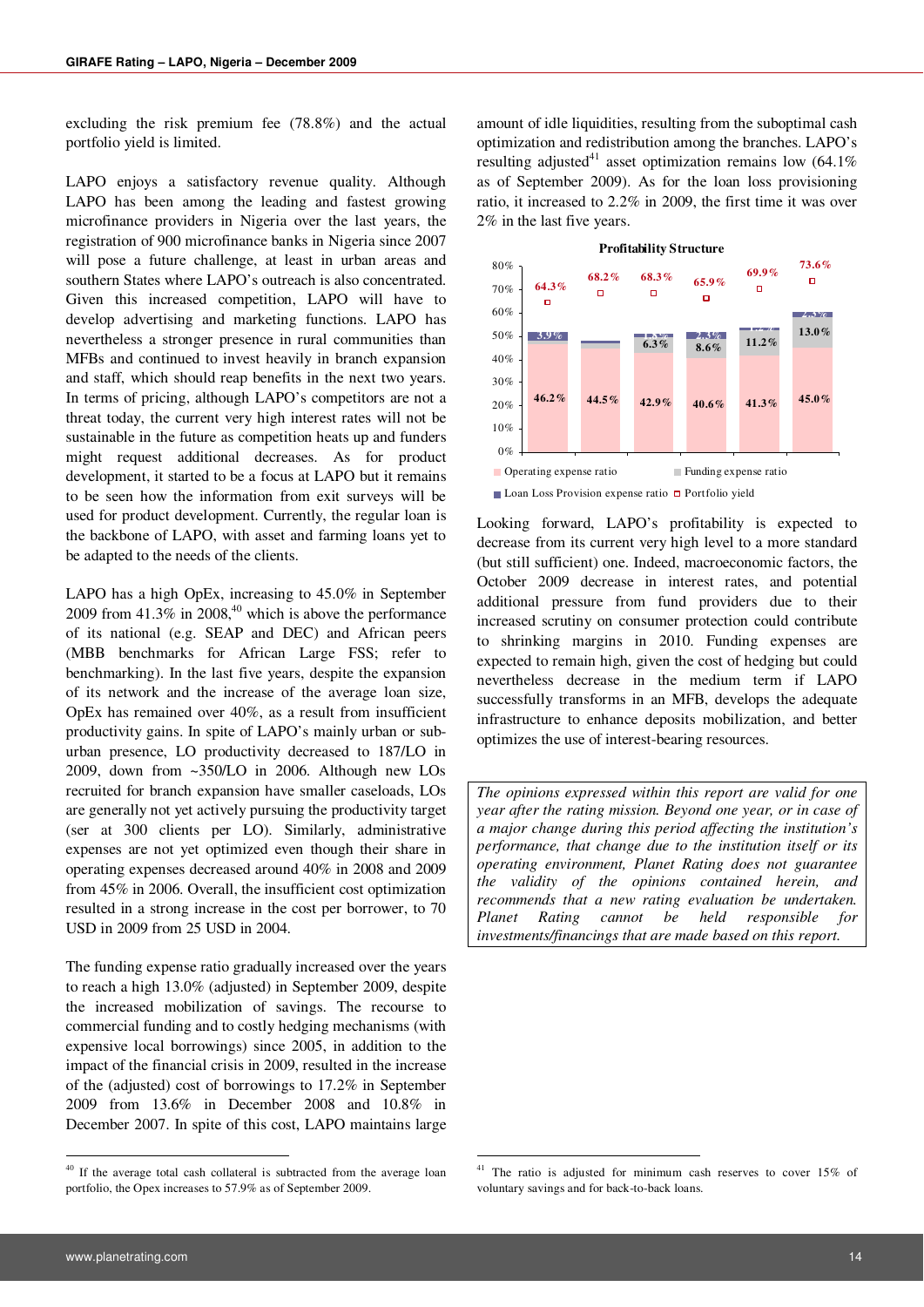## **Benchmarking**



Source: LAPO and LBF (Planet Rating), other MFIs (Mixmarket), and Africa Large FSS (MBB). Indicators are as of December 2008 except for COWAN.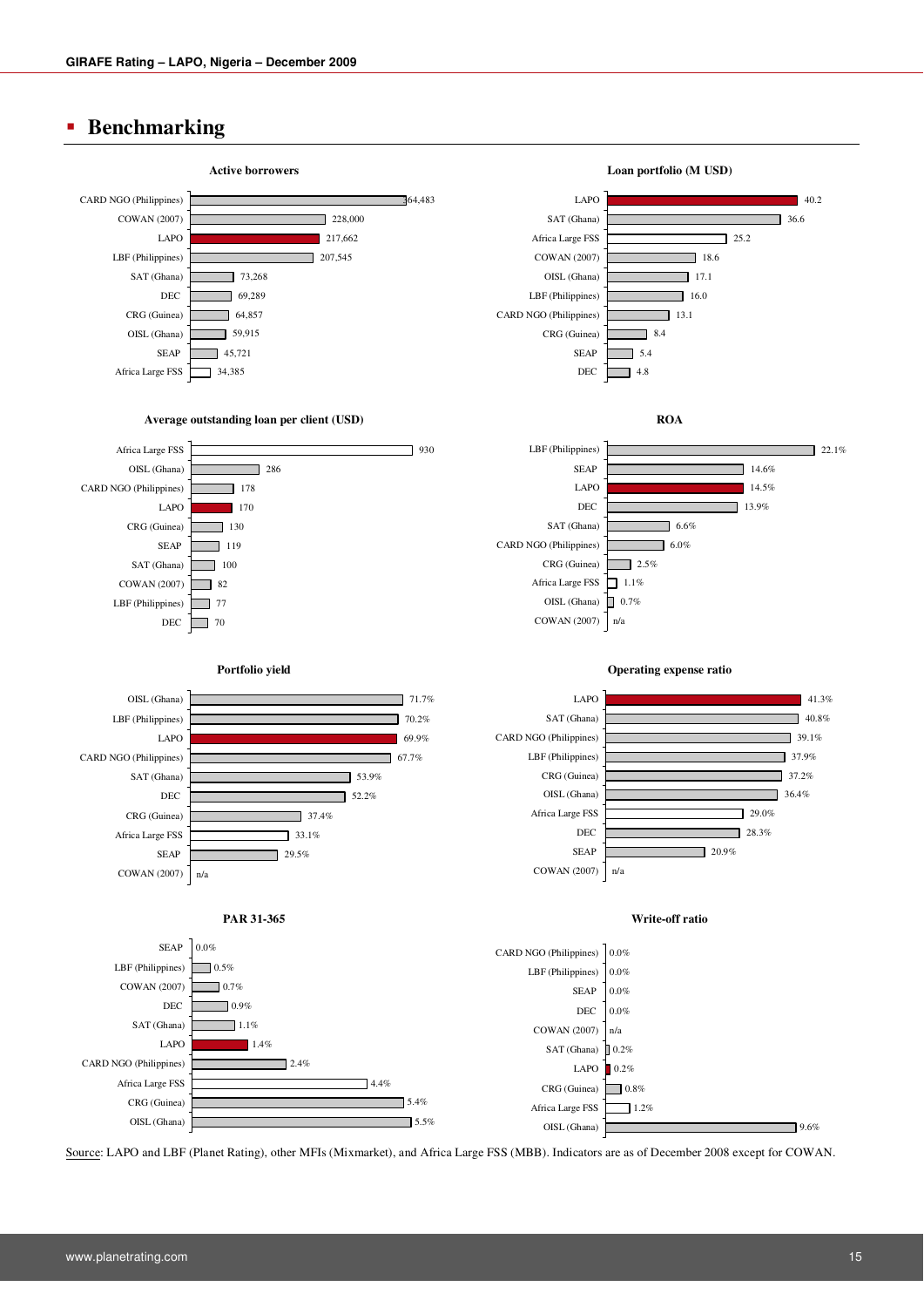## **Performance indicators Performance indicators Data in USD**, unless otherwise stated

| <b>Loan Portfolio</b>                                       | Dec.2004    | Dec.2005    | Dec.2006        | Dec.2007      | <b>Dec.2008</b> | $^{(1)}$ Sep.2009 |
|-------------------------------------------------------------|-------------|-------------|-----------------|---------------|-----------------|-------------------|
| Loan portfolio evolution                                    |             |             |                 |               |                 |                   |
| Loan portfolio                                              | 1,863,395   | 3,335,857   | 7,663,936       | 15,120,333    | 27,794,108      | 40,235,053        |
| Loan portfolio (NGN)                                        | 248,874,677 | 440,669,533 | 1,015,011,544   | 1,944,648,552 | 3,340,687,800   | 4,782,317,049     |
| Growth                                                      | 38.4%       | 77.1%       | 130.3%          | 91.6%         | 71.8%           | 43.2%             |
| Active borrowers                                            | 29,812      | 43,699      | 84,006          | 129,269       | 187,361         | 217,662           |
| Growth                                                      | 28.9%       | 46.6%       | 92.2%           | 53.9%         | 44.9%           | 16.2%             |
| Average outstanding loan per client                         | 63          | 76          | 91              | 117           | 139             | 170               |
| % of GDP per capita                                         | 14.7%       | 17.3%       | 20.0%           | 24.0%         | 25.8%           | 31.2%             |
| Average amount disbursed per loan                           | 115         | 126         | 154             | 198           | 242             | 290               |
| % of GDP per capita                                         | 26.9%       | 28.6%       | 33.9%           | 40.5%         | 45.0%           | 53.2%             |
| Portfolio quality <sup>(2)</sup>                            |             |             |                 |               |                 |                   |
| Rescheduled loans                                           | $0.0\%$     | 0.0%        | 0.0%            | $0.0\%$       | 0.0%            | 0.0%              |
| PAR 31-365                                                  | 0.7%        | 1.1%        | 0.6%            | 1.5%          | 1.4%            | 1.8%              |
| PAR > 365                                                   | $0.0\%$     | 0.0%        | 0.0%            | $0.0\%$       | 0.0%            | $0.0\%$           |
|                                                             | 3.7%        |             | 0.0%            |               |                 |                   |
| Write-off ratio                                             |             | 0.2%        |                 | 0.8%          | 0.2%            | $0.2\%$           |
| Credit risk coverage <sup>(2)</sup>                         |             |             |                 |               |                 |                   |
| Risk coverage ratio (PAR 30)                                | 276.2%      | 187.4%      | 333.0%          | 131.8%        | 141.1%          | 143.0%            |
| PAR 30 net of loan loss provision / Equity                  | $(1.6\%)$   | $(1.4\%)$   | $(3.5\%)$       | $(1.6\%)$     | $(1.7\%)$       | $(2.3\%)$         |
| <b>Savings</b>                                              | Dec.2004    | Dec.2005    | <b>Dec.2006</b> | Dec.2007      | <b>Dec.2008</b> | Sep.2009          |
| Outstanding deposits                                        | 756,677     | 1,376,655   | 3,509,687       | 7,740,796     | 17,674,439      | 30,338,479        |
| Outstanding deposits (NGN)                                  | 101,061,662 | 181,857,260 | 464,822,934     | 995,555,349   | 2,124,363,295   | 3,606,015,548     |
| Growth                                                      | 71.9%       | 79.9%       | 155.6%          | 114.2%        | 113.4%          | 69.7%             |
| Voluntary savings (%)                                       | 42.9%       | 43.8%       | 49.4%           | 54.7%         | 27.1%           | 49.9%             |
| Cash collateral $(\%)$                                      | 57.1%       | 56.2%       | 50.6%           | 45.3%         | 72.9%           | 50.1%             |
| Active savers                                               | 32,938      | 48,735      | 88,430          | 134,264       | 245,144         | 274,702           |
| Growth                                                      | 34.1%       | 48.0%       | 81.5%           | 51.8%         | 82.6%           | 12.1%             |
| Average outstanding deposit per saver                       | 23          | 28          | 40              | 58            | 72              | 110               |
| Voluntary savings                                           | n/a         | n/a         | n/a             | n/a           | n/a             | n/a               |
| Cash collateral                                             | 13          | 16          | 20              | 26            | 53              | 55                |
| Staff $(3)$                                                 | Dec.2004    | Dec.2005    | <b>Dec.2006</b> | Dec.2007      | <b>Dec.2008</b> | Sep.2009          |
| Total number of staff                                       | ~244        | $-292$      | ~100            | 981           | 1,661           | 2,021             |
| % Credit officers                                           | $-46.7%$    | $-51.0\%$   | $-45.4%$        | 52.1%         | 53.5%           | 57.4%             |
| Turnover                                                    | $-18.1%$    | $~18.3\%$   | $-5.1%$         | 13.9%         | 9.2%            | 7.2%              |
| <b>Profitability analysis</b>                               | Dec.2004    | Dec.2005    | <b>Dec.2006</b> | Dec.2007      | <b>Dec.2008</b> | Sep.2009          |
| <b>ROE</b>                                                  | 15.8%       | 25.8%       | 33.6%           | 38.1%         | 67.8%           | 50.7%             |
| Liabilities / Equity                                        | 0.83x       | 1.38x       | 2.67x           | 3.17x         | 2.78x           | 2.91x             |
| Core capital adequacy ratio                                 | 62.5%       | 50.8%       | 34.8%           | 25.3%         | 27.3%           | 28.8%             |
| Total capital adequacy ratio                                | 62.5%       | 50.8%       | 34.8%           | 32.6%         | 34.6%           | 34.5%             |
| ROA <sup>(4)</sup>                                          | $8.8\%$     | $24.5\%$    | 12.1%           | 9.2%          | 14.5%           | 11.1%             |
| ROA (without donations) $(4)$                               | $8.8\%$     | 12.5%       | 12.1%           | 9.2%          | 14.5%           | 11.1%             |
| ROA (microfinance operations) <sup>(4)</sup>                | $8.8\%$     | 12.5%       | 12.1%           | 9.2%          | 14.5%           | 11.1%             |
| <b>Profitability structure</b>                              |             |             |                 |               |                 |                   |
| Total revenue ratio                                         | 65.1%       | 68.6%       | 68.9%           | 66.6%         | 74.3%           | 77.9%             |
| Portfolio yield                                             | 64.3%       | 68.2%       | 68.3%           | 65.9%         | 69.9%           | 73.6%             |
|                                                             |             |             | 42.9%           |               | 41.3%           |                   |
| Operating expense ratio                                     | 46.2%       | 44.5%       |                 | 40.6%         |                 | 45.0%             |
| Cost per borrower<br>Staff productivity <sup>(3)</sup>      | 25          | 24<br>~150  | 25              | 31            | 53              | 70                |
|                                                             | ~120        |             | ~160            | 132           | 113             | 108               |
| Loan officer productivity $(3)$                             | ~260        | ~290        | $-350$          | 253           | 211             | 187               |
| Average outstanding loan per client (USD)                   | 63          | 76          | 91              | 117           | 139             | 170               |
| Funding expense ratio $(4)$                                 | $1.8\%$     | 2.2%        | 6.3%            | $8.6\%$       | 11.2%           | 13.0%             |
| Cost of savings                                             | 5.0%        | 4.7%        | 4.8%            | 4.1%          | 3.6%            | 3.8%              |
| Cost of borrowings <sup>(4)</sup>                           | $0.1\%$     | 0.7%        | 10.3%           | $10.8\%$      | 13.6%           | 17.2%             |
| Loan Loss Provision expense ratio                           | 3.9%        | 1.3%        | $1.8\%$         | 2.3%          | 1.2%            | $2.3\%$           |
| PAR 31-365                                                  | 0.7%        | 1.1%        | 0.6%            | 1.5%          | 1.4%            | $1.8\%$           |
| Write-off ratio                                             | 3.7%        | 0.2%        | $0.0\%$         | $0.8\%$       | 0.2%            | $0.2\%$           |
| <b>Resource optimization</b>                                |             |             |                 |               |                 |                   |
| Outstanding Loan Portfolio / Assets <sup>(4)</sup>          | 66.5%       | 66.4%       | 76.6%           | 66.2%         | 62.8%           | 61.8%             |
| Revenue from investment / financial revenues <sup>(4)</sup> | 0.2%        | $0.0\%$     | 0.3%            | 0.7%          | 0.1%            | $0.2\%$           |
| Liquidity                                                   |             |             |                 |               |                 |                   |
| Cash to demand deposits                                     | 46.8%       | 56.0%       | 42.3%           | 80.8%         | 162.3%          | 79.1%             |
| Liquidity / Total assets (LAR) <sup>(4)</sup>               | 5.5%        | 6.9%        | 7.5%            | 15.3%         | 17.9%           | 18.9%             |
| Current ratio (1 year)                                      | 264.3%      | 320.1%      | 260.0%          | 214.8%        | 181.5%          | 136.3%            |
| <b>Exchange rate 1 USD= xx NGN</b>                          | 133.6       | 132.1       | 132.4           | 128.6         | 120.2           | 118.9             |

Notes: (1) Ratios as of September 2009 are based on the draft of the audited financial statements; (2) PAR figures are subject to reserve due to insufficient data reliability; (3) Staff movements could be sufficiently reconciled (though not fully) only for 2007, 2008 and 2009. (4) In order to offset the effects of the back to back loans that artificially increased assets, financial revenues from investments, and interests paid on borrowings, ratios were adjusted from 2005 to 2009 for assets and for 2008 and 2009 for other items (as the data was not provided for previous years);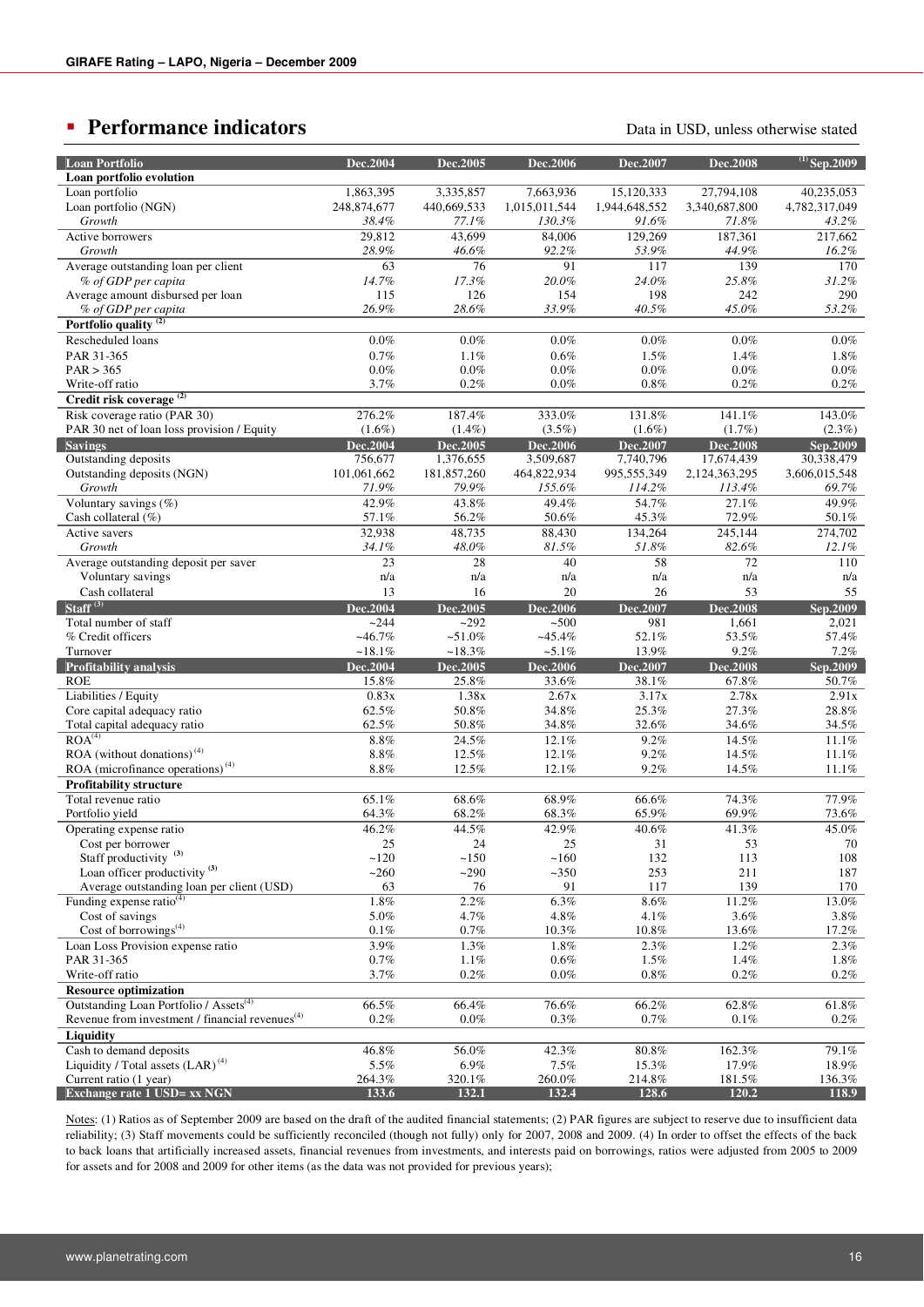## **Financial statements – NGN**

| <b>Income Statement (NGN '000)</b>               | Dec. 2004 | Dec. 2005 | Dec. 2006 | Dec. 2007 | Dec. 2008 | $^{(1)}$ Sep. 2009 |
|--------------------------------------------------|-----------|-----------|-----------|-----------|-----------|--------------------|
| Interest and fee income on loan portfolio        | 136,896   | 211,176   | 449,986   | 839,593   | 2,009,909 | 2,216,515          |
| Interest and fee income on investments           | 260       | 68        | 1,549     | 6,188     | 7,681     | 9,285              |
| Interest and other financial expenses            | 3,924     | 6,851     | 41,692    | 111,267   | 280,227   | 340,250            |
| Net inflation adjustment expense                 |           |           |           |           |           |                    |
| Net foreign exchange income (expense)            |           | 45        | 21        | 1,615     | (48,940)  | (56, 123)          |
| <b>Net financial income</b>                      | 133,233   | 204,438   | 409,865   | 736,128   | 1,688,423 | 1,829,426          |
| Fees and commissions on other financial services |           |           |           |           | 87,603    | 102,609            |
| Other operating income                           | 1,400     | 1,062     | 2,308     | 2,862     | 33,316    | 18,953             |
| Operating expenses                               | 98,308    | 137,837   | 282,666   | 517,103   | 1,189,056 | 1,354,402          |
| Personnel expenses                               | 45,341    | 60,555    | 132,392   | 261,791   | 681,280   | 753,440            |
| Administrative and other expenses                | 46,760    | 67,713    | 138,264   | 233,871   | 459,542   | 545,956            |
| Depreciation                                     | 6,207     | 9,569     | 12,010    | 21,442    | 48,234    | 55,007             |
| Non operating income (net)                       |           |           |           |           |           |                    |
| <b>Gross operating income</b>                    | 36,324    | 67,664    | 129,507   | 221,886   | 620,287   | 596,586            |
| Net loan loss provision expense                  | 8,336     | 4,135     | 11.705    | 29.176    | 34,108    | 67,857             |
| Net operating income                             | 27,988    | 63,528    | 117,802   | 192,710   | 586,179   | 528,730            |
| Extraordinary income (net)                       |           |           |           |           |           |                    |
| Net income before tax                            | 27,988    | 63,528    | 117,802   | 192,710   | 586,179   | 528,730            |
| Income Tax                                       |           |           |           |           |           |                    |
| Net income before donations                      | 27,988    | 63,528    | 117,802   | 192,710   | 586,179   | 528,730            |
| Donations <sup><math>(2)</math></sup>            |           | 60,973    |           |           |           |                    |
| <b>Net Income</b>                                | 27,988    | 124,502   | 117,802   | 192,710   | 586,179   | 528,730            |
|                                                  |           |           |           |           |           |                    |

| <b>Balance Sheet (NGN '000)</b> | Dec. 2004 | Dec. 2005 | Dec. 2006  | Dec. 2007  | Dec. 2008 | $^{(1)}$ Sep. 2009 . |
|---------------------------------|-----------|-----------|------------|------------|-----------|----------------------|
| <b>ASSETS</b>                   | 366,642   | 695,305   | 1,503,371  | 3,238,799  | 5,399,547 | 7,719,304            |
| Liquid assets                   | 20,319    | 44,639    | 97,012     | 440,386    | 934,247   | 1,422,755            |
| Net loan portfolio              | 243,897   | 431,856   | 994,711    | 1,905,756  | 3,273,874 | 4,656,648            |
| Gross loan portfolio            | 248,875   | 440,670   | 1,015,012  | 1,944,649  | 3,340,688 | 4,782,317            |
| (Loan loss reserve)             | 4,977     | 8,813     | 20,300     | 38,893     | 66,814    | 125,669              |
| Interest receivable             |           |           |            |            |           |                      |
| Financial investments           | 25,136    | 75,186    | 227,541    | 420,052    | 341,882   | 568,850              |
| Net fixed assets                | 48,204    | 20,162    | 29,672     | 119,047    | 290,153   | 385,905              |
| Intangible assets               |           |           |            |            |           |                      |
| Other assets                    | 29,085    | 123,462   | 154,435    | 353,559    | 559,391   | 685,145              |
| <b>LIABILITIES AND EQUITY</b>   | 366,642   | 695,305   | 1,503,371  | 3,238,799  | 5,399,547 | 7,719,304            |
| <b>Liabilities</b>              | 165,792   | 403,209   | 1,093,713  | 2,636,431  | 4,271,973 | 6,067,001            |
| Demand deposits <sup>(3)</sup>  | $-43,377$ | $-79,717$ | ~229,560   | ~544,817   | 575,728   | 1,799,201            |
| Time deposits                   |           |           |            |            |           |                      |
| Cash collateral <sup>(3)</sup>  | ~57,685   | ~102,140  | $-235,263$ | $-450,738$ | 1,548,635 | 1,806,814            |
| <b>Borrowings</b>               | 54,805    | 198,372   | 589,273    | 1,368,013  | 1,785,688 | 1,905,418            |
| Subordinated debt               |           |           |            | 173,780    | 299,271   | 321,171              |
| Other liabilities               | 9,925     | 22,979    | 39,618     | 99,083     | 62,651    | 234,396              |
| <b>Equity</b>                   | 200,850   | 292,096   | 409,658    | 602,368    | 1,127,573 | 1,652,303            |
| Core capital                    | 200,850   | 292,096   | 409,658    | 602,368    | 1,127,573 | 1,652,303            |
| Paid-in capital                 |           |           |            |            |           |                      |
| Donated equity <sup>(4)</sup>   | 160,773   | 189,112   | 189,112    | 189,112    | 128,138   | 128,138              |
| Retained earnings               | 40,077    | 102,984   | 220,546    | 413,256    | 999,435   | 1,524,165            |
| Other equity accounts           |           |           |            |            |           |                      |

| <b>Off Balance Sheet Accounts</b>  | Dec. 2004 | Dec. 2005 | Dec. 2006 | Dec. 2007 | Dec. 2008 | $^{(1)}$ Sen<br>2009 |
|------------------------------------|-----------|-----------|-----------|-----------|-----------|----------------------|
| Portfolio under management         |           |           |           |           | -         |                      |
| Written-off loans under collection | n/a       | n/a       | n/a       | n/a       | n/a       | n/a                  |
| Guarantees                         |           |           |           |           |           |                      |

| <b>Balance Sheet Averages</b>    | Dec. 2004 | Dec. 2005 | Dec. 2006 | Dec. 2007 | Dec. 2008 | $^{(1)}$ Sep. 2009 |
|----------------------------------|-----------|-----------|-----------|-----------|-----------|--------------------|
| Gross loan portfolio             | 212.841   | 309.483   | 658,689   | 1.274.713 | 2,876,370 | 4.016.872          |
| Assets                           | 319.514   | 530.973   | 1,099,338 | 2.371.085 | 4.319.173 | 6.559.425          |
| Deposits                         | 78.349    | 130.023   | 291,794   | 640,970   | 1.764.630 | 2,865,189          |
| Borrowings and subordinated debt | 54.242    | 126.589   | 393.822   | 1.065.533 | 1.813.376 | 2,155,774          |
| Equity                           | 177.591   | 246,473   | 350,877   | 506,013   | 864,971   | 1,389,938          |

Notes: (1) The figures as of September 2009 are based on the draft of the audited financial statements; (2) the amount accounted as a donation in 2005 was reclassified as a loan in 2008 (refer to the Institutional Presentation); (3) the split between cash collateral and voluntary savings is not available before 2007 and was therefore estimated; (4) Since 2004, donated equity has included a concessional revolving loan balance of 56 M NGN (474 K USD), covering 3.4% of equity; (5) Financial statements are presented before the adjustments for back-to-back loans made by Planet Rating (refer to Performance Indicators).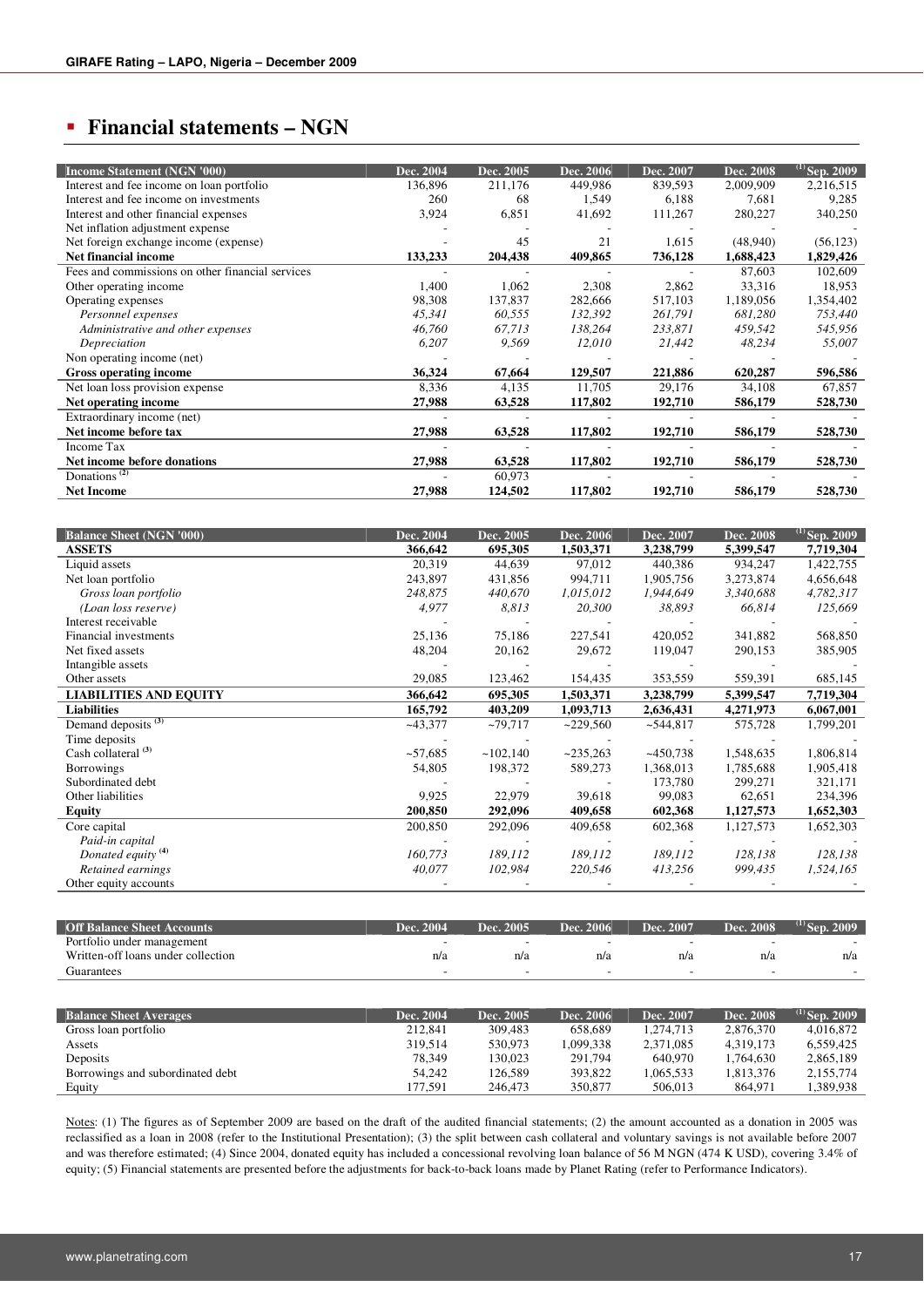## **Financial statements – USD**

| <b>Income Statement (USD)</b>                    | Dec. 2004 | Dec. 2005 | Dec. 2006 | Dec. 2007 | Dec. 2008  | $^{(1)}$ Sep. 2009 |
|--------------------------------------------------|-----------|-----------|-----------|-----------|------------|--------------------|
| Interest and fee income on loan portfolio        | 1,024,979 | 1,598,600 | 3,397,660 | 6,528,131 | 16,722,197 | 18,648,199         |
| Interest and fee income on investments           | 1,950     | 511       | 11,699    | 48,110    | 63.901     | 78,118             |
| Interest and other financial expenses            | 29,379    | 51,860    | 314,797   | 865,143   | 2,331,455  | 2,862,627          |
| Net inflation adjustment expense                 |           |           |           |           |            |                    |
| Net foreign exchange income (expense)            |           | 341       | 161       | 12,554    | (407, 173) | (472, 182)         |
| <b>Net financial income</b>                      | 997,550   | 1,547,591 | 3,094,723 | 5,723,653 | 14,047,471 | 15,391,508         |
| Fees and commissions on other financial services |           |           |           |           | 728,844    | 863,281            |
| Other operating income                           | 10,484    | 8,043     | 17,424    | 22,251    | 277,189    | 159,456            |
| Operating expenses                               | 736,063   | 1,043,423 | 2,134,294 | 4,020,662 | 9,892,798  | 11,394,986         |
| Personnel expenses                               | 339,480   | 458,403   | 999,641   | 2,035,516 | 5,668,163  | 6,338,910          |
| Administrative and other expenses                | 350,107   | 512,584   | 1,043,974 | 1,818,431 | 3,823,334  | 4,593,287          |
| Depreciation                                     | 46,476    | 72,436    | 90,679    | 166,716   | 401,301    | 462,790            |
| Non operating income (net)                       |           |           |           |           |            |                    |
| <b>Gross operating income</b>                    | 271,971   | 512,212   | 977,853   | 1,725,242 | 5,160,707  | 5,019,259          |
| Net loan loss provision expense                  | 62,414    | 31,304    | 88,379    | 226,853   | 283,774    | 570,900            |
| Net operating income                             | 209,557   | 480,908   | 889,475   | 1,498,390 | 4,876,934  | 4,448,359          |
| Extraordinary income (net)                       |           |           |           |           |            |                    |
| Net income before tax                            | 209,557   | 480,908   | 889,475   | 1,498,390 | 4,876,934  | 4,448,359          |
| Income Tax                                       |           |           |           |           |            |                    |
| Net income before donations                      | 209,557   | 480,908   | 889,475   | 1,498,390 | 4,876,934  | 4,448,359          |
| Donations <sup><math>(2)</math></sup>            |           | 461,567   |           |           |            |                    |
| <b>Net Income</b>                                | 209,557   | 942,475   | 889,475   | 1.498.390 | 4,876,934  | 4,448,359          |

| <b>Balance Sheet (USD)</b>     | Dec. 2004  | Dec. 2005  | Dec. 2006    | Dec. 2007    | Dec. 2008    | $^{(1)}$ Sep. 2009 |
|--------------------------------|------------|------------|--------------|--------------|--------------|--------------------|
| <b>ASSETS</b>                  | 2,745,148  | 5,263,438  | 11,351,340   | 25,182,811   | 44,923,559   | 64,944,796         |
| Liquid assets                  | 152,136    | 337,919    | 732,501      | 3,424,159    | 7,772,816    | 11,970,062         |
| Net loan portfolio             | 1,826,127  | 3,269,140  | 7,510,657    | 14,817,926   | 27, 238, 226 | 39,177,765         |
| Gross loan portfolio           | 1,863,395  | 3,335,857  | 7,663,936    | 15,120,333   | 27,794,108   | 40,235,053         |
| (Loan loss reserve)            | 37,268     | 66,717     | 153,279      | 302,407      | 555,882      | 1,057,288          |
| Interest receivable            |            |            |              |              |              |                    |
| Financial investments          | 188,200    | 569,156    | 1,718,070    | 3,266,053    | 2,844,417    | 4,785,907          |
| Net fixed assets               | 360,916    | 152,622    | 224,038      | 925,629      | 2,414,036    | 3,246,736          |
| Intangible assets              |            |            |              |              |              |                    |
| Other assets                   | 217,769    | 934,601    | 1,166,074    | 2,749,043    | 4,654,064    | 5,764,327          |
| <b>LIABILITIES AND EQUITY</b>  | 2,745,148  | 5,263,438  | 11,351,340   | 25,182,811   | 44,923,559   | 64,944,796         |
| <b>Liabilities</b>             | 1,241,328  | 3,052,280  | 8,258,181    | 20,499,186   | 35,542,289   | 51,043,482         |
| Demand deposits <sup>(3)</sup> | $-324,772$ | ~1003,457  | $-1,733,311$ | $-4,236,148$ | 4,789,989    | 15, 137, 213       |
| Time deposits                  |            |            |              |              |              |                    |
| Cash collateral <sup>(3)</sup> | $-431,905$ | $-773,198$ | $-1,776,377$ | $-3,504,649$ | 12,884,450   | 15,201,266         |
| Borrowings                     | 410,341    | 1,501,672  | 4,449,355    | 10,636,786   | 14,856,703   | 16,030,847         |
| Subordinated debt              |            |            |              | 1,351,201    | 2,489,899    | 2,702,109          |
| Other liabilities              | 74,310     | 173,953    | 299,138      | 770,402      | 521,248      | 1,972,047          |
| Equity                         | 1,503,820  | 2,211,158  | 3,093,159    | 4,683,625    | 9,381,270    | 13,901,315         |
| Core capital                   | 1,503,820  | 2,211,158  | 3,093,159    | 4,683,625    | 9,381,270    | 13,901,315         |
| Paid-in capital                |            |            |              |              |              |                    |
| Donated equity <sup>(4)</sup>  | 1,203,753  | 1,431,570  | 1,427,905    | 1,470,410    | 1,066,095    | 1,078,065          |
| Retained earnings              | 300,067    | 779,588    | 1,665,254    | 3,213,215    | 8,315,175    | 12,823,249         |
| Other equity accounts          |            |            |              |              |              |                    |

| <b>Off Balance Sheet Accounts</b>  | Dec. 2004 | Dec. 2005 | Dec. 2006 | Dec. 2007 | Dec. 2008 | $^{(1)}$ Sep.<br>2009 |
|------------------------------------|-----------|-----------|-----------|-----------|-----------|-----------------------|
| Portfolio under management         |           |           |           |           |           |                       |
| Written-off loans under collection |           |           |           |           |           |                       |
| Guarantees                         |           | -         |           |           | -         |                       |

| <b>Balance Sheet Averages</b>    | Dec. 2004 | Dec. 2005 | Dec. 2006 | Dec. 2007  | Dec. 2008  | $^{(1)}$ Sep. 2009 |
|----------------------------------|-----------|-----------|-----------|------------|------------|--------------------|
| Gross loan portfolio             | 1.593.600 | 2.342.782 | 4.973.487 | 9.911.350  | 23.931.041 | 33,795,135         |
| Assets                           | 2,392,288 | 4.019.453 | 8.300.650 | 18.436.028 | 35.934.982 | 55,186,393         |
| Deposits                         | 586.624   | 984,267   | 2,203,214 | 4.983.769  | 14,681,500 | 24, 105, 689       |
| Borrowings and subordinated debt | 406.128   | 958,272   | 2,973,591 | 8.284.895  | 15.087.064 | 18, 137, 168       |
| Equity                           | 1.329.676 | .865.794  | 2.649.327 | 3.934.430  | 7.196.448  | 11.693.962         |

Notes: (1) The figures as of September 2009 are based on the draft of the audited financial statements; (2) the amount accounted as a donation in 2005 was reclassified as a loan in 2008 (refer to the Institutional Presentation); (3) the split between cash collateral and voluntary savings is not available before 2007 and was therefore estimated; (4) Since 2004, donated equity has included a concessional revolving loan balance of 56 M NGN (474 K USD), covering 3.4% of equity; (5) Financial statements are presented before the adjustments for back-to-back loans made by Planet Rating (refer to Performance Indicators).